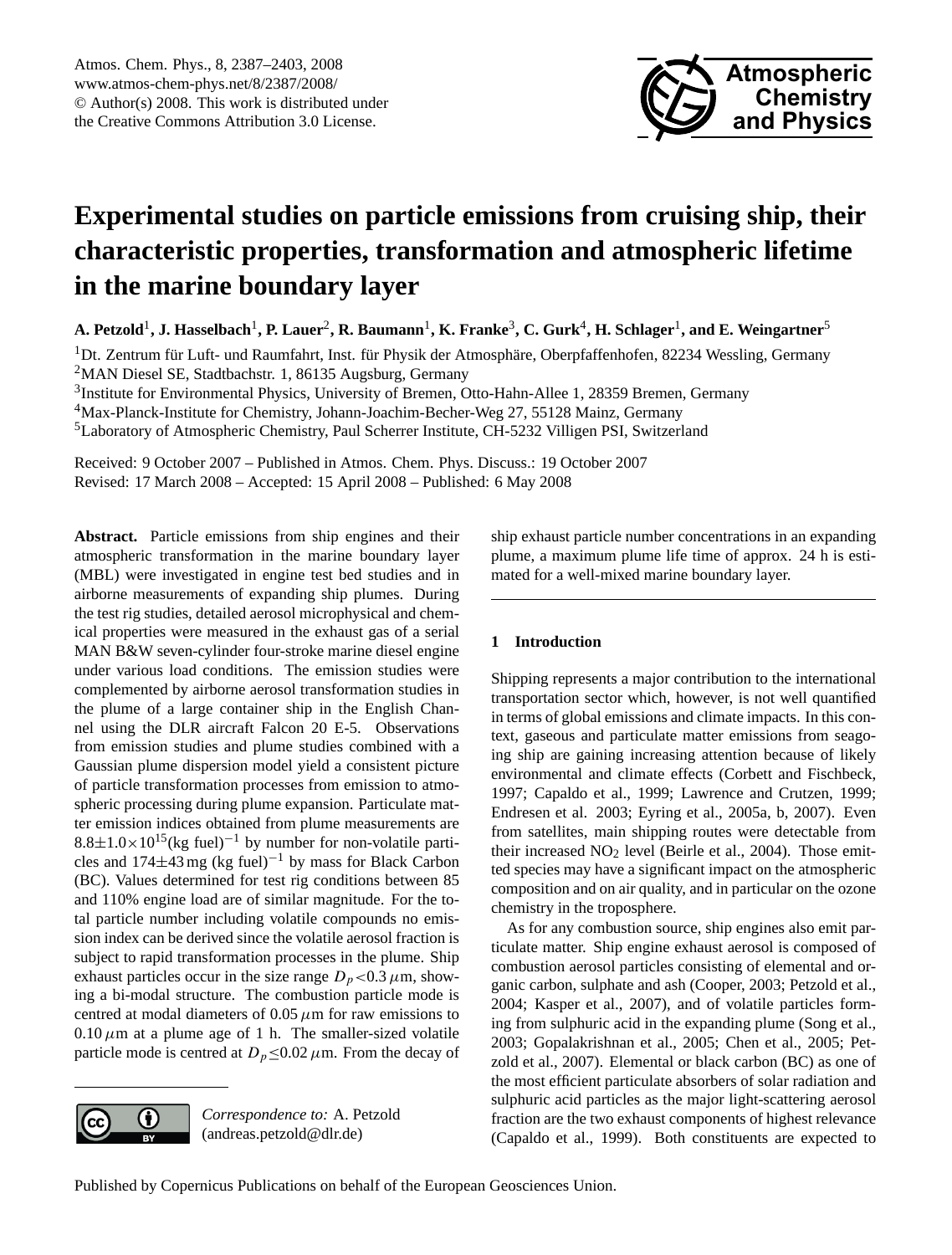have a strong impact on the atmospheric radiation budget. The magnitude of any resulting direct climate impact of BC emitted from ship traffic as well as the properties of particles emitted by cruising ships and their fate in the marine environment are not well known.

Beyond the direct effects of the emitted particles on Earth's radiation budget, these particles may act as cloud condensation nuclei (CCN) and thus may increase the concentration of cloud droplets, which in turn modifies life cycle and radiative properties of marine stratiform clouds at the top of the MBL (Durkee et al., 2000a, b). In the detailed Monterey Area Ship Track Experiment MAST (Durkee et al., 2000a, b and references given there; Frick and Hoppel, 2000; Hobbs et al., 2000; Noone et al., 2000) the influence of particulate emissions from cruising ships on marine stratiform clouds and the formation of so-called ship tracks in the marine stratus deck were extensively studied. Beyond the local scale close to the emitting ship, first evidence of a larger-scale impact of ship emissions on cloud albedo and cloud top temperature of marine clouds is recently reported from satellite data analyses (Devasthale et al., 2006). Based on the analysis of AVHRR data, the authors show that over areas with high shipping frequency, a statistically significant increase in cloud albedo is found. Thus, ship emissions are likely to impact the atmosphere even on a larger scale than expected so far.

In contrast to the increasing interest on particle emissions from international shipping (Corbett, 2003), detailed chemical composition and aerosol microphysical data as well as data on aerosol transformation processes in the plume are sparse. Before we describe the scope of our study which aims at filling some of the existing gaps, we briefly summarise the current knowledge on the properties and fate of particle emissions from ship engines.

Current emission data originate from few engine studies using engine test rigs (Lyyränen et al., 1999, 2002; Petzold et al., 2004; Kasper et al., 2007), or sampling from auxiliary engines of ships at berth (Cooper, 2003). Aerosol properties in ship plumes were investigated in-situ during MAST by instrumented airship (Frick and Hoppel, 2000) or aircraft (Hobbs et al., 2000; Osborne et al., 2001), and during plume studies in the southern Atlantic Ocean (Sinha et al., 2003), as part of the NOAA International Transport and Chemical Transformation (ITCT) 2K2 airborne field campaign (Chen et al., 2005), and during the New England Air Quality Studies in 2002 and 2004 (Williams et al., 2005).

Total particulate matter emission factors for cruising ship in terms of particle number per kg of burnt fuel are 1.2–  $6.2 \times 10^{16}$ (kg fuel)<sup>-1</sup> (Hobbs et al., 2000; Frick and Hoppel, 2000; Sinha et al., 2003; Chen et al., 2005). For accumulation mode particles with  $D_p > 0.1 \mu$ m, an emission factor of  $0.1-0.5\times10^{16}$  (kg fuel)<sup>-1</sup> is reported by Sinha et al. (2003). The only test rig emission factors reported so far for total particles are  $1-8\times10^{15}$  kWh<sup>-1</sup> at 100% engine load for a twostroke marine diesel engine of type Wärtsilä 4RTX-3 (Kasper

et al., 2007). Although, the conversion to  $(kg$  fuel)<sup>-1</sup> is not available for this data set, we can estimate a range of emission factors of  $5\times10^{15}$ –4×10<sup>16</sup>(kg fuel)<sup>-1</sup> by applying the average ratio of 0.212 kg fuel/kWh (Eyring et al., 2005a). The fleet-average specific fuel oil consumption was derived from a set of 50 sample engines of different types, which included engines of the investigated type but also two-stroke marine diesel engines (Köhler 2002, 2003). The only available emission factor for BC mass emissions from cruising ship is  $180 \pm 20$  mg BC(kg fuel)<sup>-1</sup> (Sinha et al., 2003).

Size distributions covering the entire nucleation to coarse mode size range  $(0.005-3 \mu m)$  in diameter) are available for plumes embedded in the MBL (Frick and Hoppel, 2000; Hobbs et al., 2000; Petzold et al., 2004) and for fresh emissions (Lyyränen et al., 1999; Kasper et al., 2007). In fresh exhaust at full engine load, particle number size distributions are characterised by a bi-modal structure with modal diameters of 0.04–0.05  $\mu$ m (two-stroke engine: Kasper et al., 2007) and 0.04–0.06  $\mu$ m (four-stroke engine: Lyyränen et al., 1999) for the main particle mode. For the two-stroke engine, a second but weaker mode is found at modal diameters  $>0.1 \mu$ m. The application of a thermodenuder for the removal of volatile particles (Burtscher et al., 2001) reduces the number of particles by a factor of 10 (Kasper et al., 2007). Information on particle volatility and size distributions for  $D_p > 0.1 \mu m$  are not reported in literature for four-stroke diesel engines.

Inside ship plumes embedded in the cloud-free MBL, particle size distributions show a broad mode at  $0.06-0.1 \mu m$ (Hobbs et al., 2000; Frick and Hoppel, 2000). Particles larger than  $0.2 \mu$ m contribute less than 5% by number. Almost no data exist on the modification of aerosol size distributions during plume expansion and dispersion, although the nonvolatile accumulation mode fraction is most important for ship track formation (Frick and Hoppel, 2000; Dusek et al., 2006). The only available source (Osborne et al., 2001) provides size distribution data limited to the accumulation mode size range with  $D_p > 0.10 \,\mu \text{m}$ .

Whereas the engine emission studies provide emission factors for particulate matter in terms of number and mass, they do not go into details of the chemical composition which, however, is needed for modelling the CCN activation process. The airborne studies in ship plumes again focus on emission factors, while size distribution information is reported only to a limited extent. Particle size distributions, however, reflect the aerosol transformation process from emission to CCN activation. Both objectives are tackled in the presented study.

Airborne aerosol transformation studies in the marine boundary layer were conducted as part of the ICARTT-ITOP (*I*ntercontinental *T*ransport of *O*zone and *P*recursors) experiment in 2004 using the DLR aircraft Falcon 20 E-5. Ship emission studies were conducted in 2006 as part of the European Integrated Project HERCULES (*H*igh *E*fficiency *R*&D on *C*ombustion with *U*ltra *L*ow *E*missions for *S*hips). We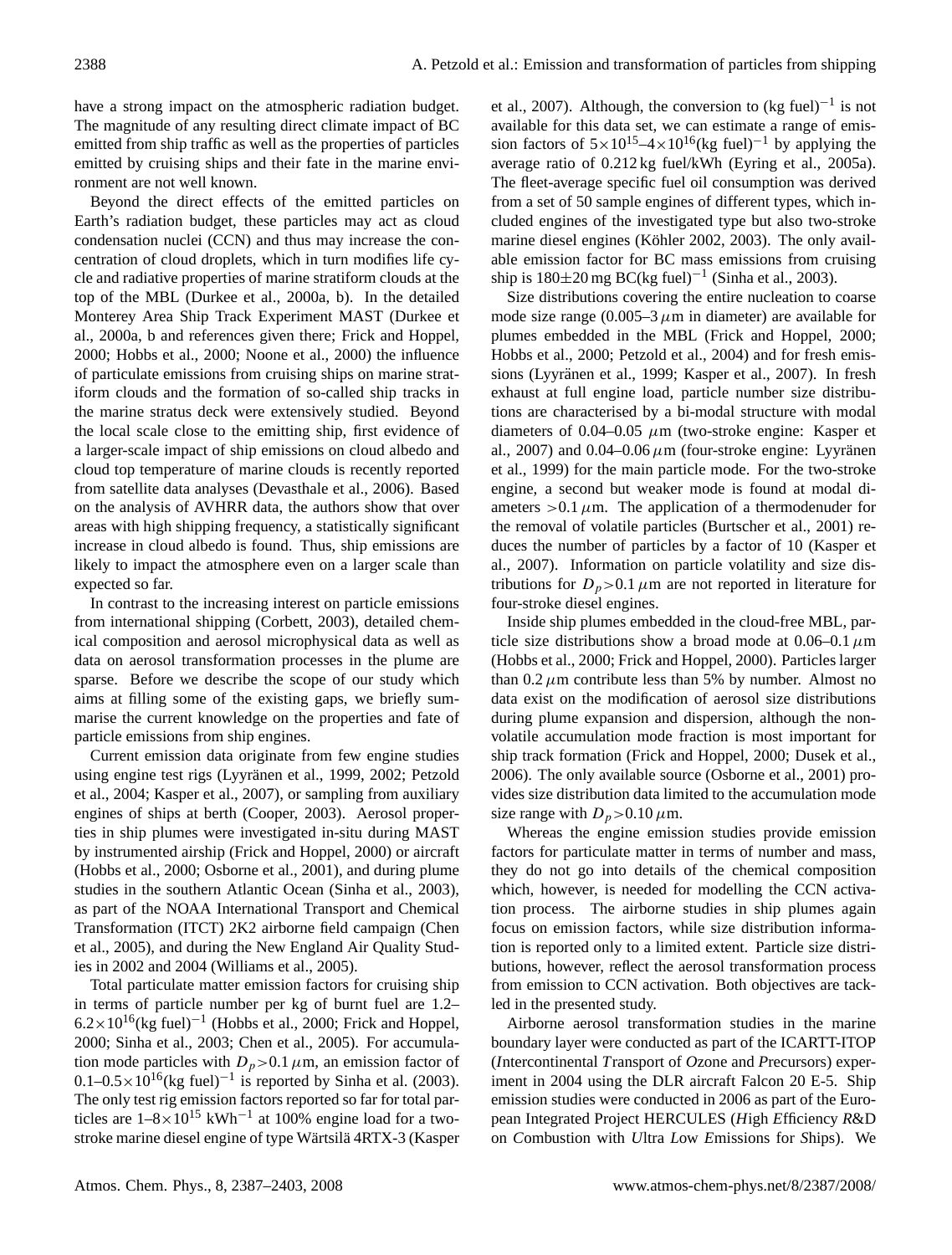analysed the whole data set with respect to emission factors for black carbon mass and particle number, chemical speciation, aerosol transformation in an expanding plume and to an estimate for plume and particle life times in the MBL. For the first time, emission and plume data gathered with similar instrumentation are combined in such a study.

#### **2 Methods**

#### 2.1 Test rig studies

In the framework of HERCULES particle emissions from a serial MAN B&W four-stroke marine diesel engine were studied at the engine manufacturer's test facilities in Augsburg, Germany. The engine was operated at various load conditions between 10% and 100%, running on heavy fuel oil (HFO) with a sulphur content of 2.21 weight-% (wt-%). Detailed aerosol microphysics and chemistry were measured including aerosol number and size distribution for total exhaust aerosol and non-volatile combustion particles from online measurements, and chemical composition in terms of total particulate mass (PM), elemental carbon (EC), organic matter (OM), and sulphate from bulk filter samples.

The applied instrumentation consisted of three Condensation Particle Counters (CPC, TSI 3010/3760A), one Differential Mobility Analyser (DMA, TSI 3071), and a Multi-Angle Absorption Photometer MAAP (Thermo Instruments Model 5012; Petzold and Schönlinner, 2004) for black carbon monitoring. The CPC were partially equipped with Diffusion Screen Separators consisting of  $n_{DS}$  screens (Feldpausch et al., 2006) which yielded lower cut-off diameters of  $0.01 \mu m$  (CPC#1,  $n_{DS}=0$ ),  $0.03 \mu m$  (CPC#2,  $n_{DS}=3$ ), and  $0.08 \mu$ m (CPC#3,  $n_{DS}=10$ ). Separation of volatile and nonvolatile aerosol compounds was achieved by a thermodenuder (Burtscher et al. 2001). The samples for the on-line aerosol microphysics were diluted by a factor of  $10<sup>5</sup>$  using a set of isokinetic dilution stages Model VKL-10 (Palas, Karlsruhe, Germany). The dilution was monitored by simultaneous measurements of the  $CO<sub>2</sub>$  mixing ratio in the dilution air and in the diluted exhaust gas sample after the first set of dilution stages. The sample lines were kept at 150◦C up to the first dilutor. The first dilutor was operated with heated dilution air in order to prevent condensation of water vapour. The subsequent dilutors were operated with dry and particlefree air at ambient temperature. The measurement set-up for the test rig studies is shown in Fig. 1.

Filter stack samples were taken with an AVL 472 Smart Sampler Modular dilution system. Teflon filters were analysed by gravimetry for total mass, pre-conditioned quartz filters were analysed by a multi-step combustion method for organic (OC) and elemental (EC) carbon (VDI guideline 2465- 2, 2005; Schmid et al., 2001) and by ion chromatography for sulphate. Prior to thermal analysis, the extractable organic carbon fraction was removed in a solvent mixture of toluol



**Fig. 1.** Instrumental set-up during the test rig studies.

and isopropanol. In the first step of the multi-step combustion method, the filter sample was heated to 550◦C in a nitrogen flow to volatilise organic carbon which was subsequently oxidised to  $CO<sub>2</sub>$  by copper oxide and measured by infrared absorption. In a second step the residual carbon on the filter sample was oxidised in oxygen airflow at 650◦C and detected as CO2. Step #1 provided OC, step #2 provided EC. Organic matter (OM) was calculated from organic carbon via the relationship  $OM=1.2\times OC$ , and sulphate-bound water was calculated from the average relationship of bound  $H_2O=0.8\times SO_4$ for engine test conditions (Ulrich, 1994).

The correlation of the sulphate bound water of  $H_20=0.8\times SO_4$  is based on experimental data obtained from heavy duty diesel engine emissions. The relationship was determined from the analysis of filter samples which were weighted under well-defined conditions of 40% relative humidity and 293 K air temperature. The rationale behind the correlation  $OM=1.2\times OC$  is based on the average composition of diesel fuel which is assumed to consist of 52%–70% of paraffines, 11% of oxygenated hydrocarbons, 10% of organic acids and 7% of aromatic compounds. The assumed OM/OC ratios are 1.18 (paraffines), 1.23 (oxygenated HC), 1.30 (organic acids), and 1.08 (aromatic HC). The weighted average ratio of OM to OC is 1.20.

An extensive presentation of the test rig data is beyond the scope of this study and will be published elsewhere. Here, we focus on the emission factors in terms of EC, and of particle number and size for total as well as for non-volatile particles. Engine load conditions of 85%–110% were considered because they include typical operation conditions for ships at cruise. Particle size distributions measured by means of a DMA are compared to chemical analyses of the key components EC, OM, sulphates and ash. The chemical composition and size distribution data measured for emission conditions cannot be related quantitatively to plume data obtained from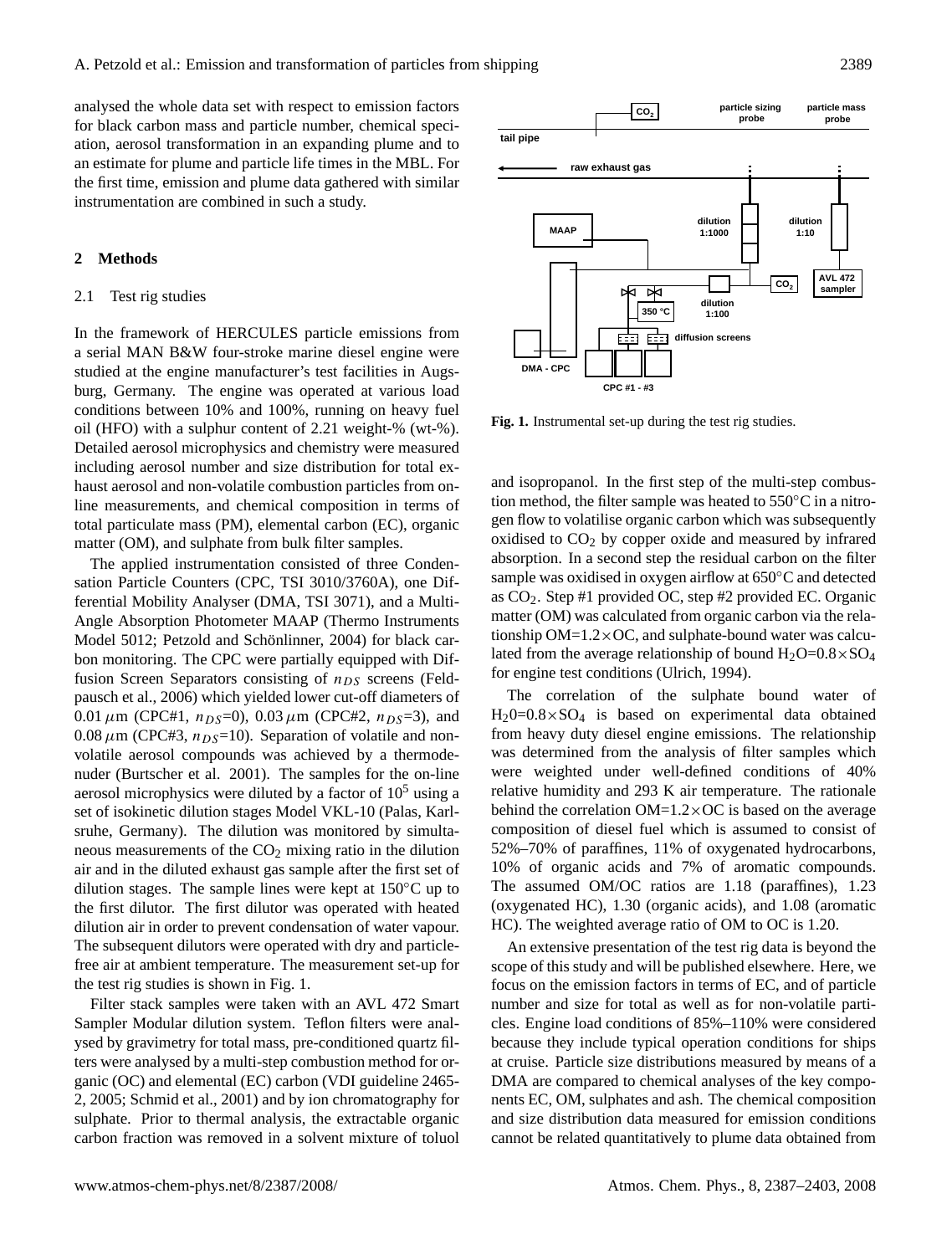

Fig. 2. Falcon flight tracks for the ship corridor survey flight on 23 July 2004 and the single plume study on 30 July 2004. Short gray bars indicate aged ship plumes in the English Channel, young ship plume encounters were met along the indicated sailing route of the MAERSK vessel (thick gray line).

airborne measurements. However, conclusions on the chemical key components of aerosol modes identified in the plume can be drawn.

#### 2.2 Airborne measurements

In the course of the ICARTT-ITOP experiment in 2004, the DLR research aircraft Falcon was used to study fresh and aged ship plumes at the exit of the English Channel towards the Gulf of Biscay. The ship plume studies consisted of two different parts. On 23 July 2004, a ship corridor survey flight was conducted which traversed the English Channel perpendicular to the major ship routes at a constant altitude of 300 m above sea level (a.s.l.). On 30 July 2004, a single plume of a large container ship operated by the MAERSK shipping company was extensively studied. Figure 2 shows the respective Falcon flight tracks with ship plume encounters inserted. In both cases no ship tracks have formed.

On board the DLR Falcon, a comprehensive set of instruments was operated for the in situ measurement of aerosol microphysical properties of both the secondary volatile aerosol and the primary combustion aerosol, and trace gases  $H_2O$ , NO, NO<sub>v</sub>, O<sub>3</sub>, CO, CO<sub>2</sub>, SO<sub>2</sub>, and meteorological parameters. The aerosol instrumentation consisted of six Condensation Particle Counters (CPC) set to different lower cutoff diameters (Schröder and Ström, 1997), Diffusion Screen Separators (Feldpausch et al., 2006), one Differential Mobility Analyser (DMA), one thermodenuder with two channels set to 20<sup>°</sup>C and 250<sup>°</sup>C, two optical particle counters of types Passive Cavity Aerosol Spectrometer Probe (PCASP 100X) and Forward Scattering Spectrometer Probe (FSSP 300), and one Particle Soot Absorption Photometer (PSAP; Bond et al., 1999).

The combination of CPC and Diffusion Screen Separators with a DMA instrument and several optical particle spectrometers covered the entire size range from smallest particles in the nucleation mode  $(D_p<0.01 \mu m)$  to coarse mode particles in the far super-micron size range. The probed size range included optically active sub-micron particles (0.05  $\mu$ m <  $D_p$  < 1–2  $\mu$ m), coarse mode sea salt particles ( $D_p$ >1 $\mu$ m) and particle sizes relevant for particle formation processes  $(D_p<0.02 \mu m)$ . The non-volatile fraction in the sub-micron aerosol and the aerosol absorption coefficient were measured as well.

The aerosol population was subdivided into nucleation mode particles (NUC) with  $D_p < 0.014 \mu$ m, Aitken mode particles (AITK) with 0.014  $\mu$ m $<$ D<sub>p</sub> $<$ 0.1  $\mu$ m, and accumulation mode particles (ACC) with 0.1  $\mu$ m<br/> $D_p$ <3.0  $\mu$ m. Details of this separation of size ranges according to the applied instrumentation are given in Petzold et al. (2007), see also Table 1 for a comprehensive compilation. The aerosol absorption coefficient  $\sigma_{ap}$  at a wavelength  $\lambda$ =550 nm, which was measured by the PSAP, can be converted to an "equivalent BC" mass concentration  $BC_e$  using a mass-specific absorption cross-section of  $8 \text{ m}^2 \text{ g}^{-1}$  (Bond and Bergstrom, 2006). The terminology "equivalent BC" follows a recommendation by Andreae and Gelencser (2006), since this BC value is derived from optical measurements and requires the assumption of a certain mass-specific absorption cross-section. Alternatively, this carbon fraction is also referred to as "light absorbing carbon" LAC (Bond and Bergstrom, 2006). Table 1 summarises the instrumentation of the aircraft.

If number or mass concentrations or aerosol absorption coefficients refer to standard temperature and pressure conditions STP (273.14 K, 1013.25 hPa), they are given as particles per standard cm<sup>3</sup> (scm<sup>-3</sup>), or  $\mu$ g per standard m<sup>3</sup>  $(\mu g \text{ sm}^{-3})$ . These concentration data correspond to mixing ratios which do not depend on the respective pressure and temperature during the measurement. Otherwise concentration data refer to ambient conditions.

#### 2.3 The plume model

One key to further understanding of the atmospheric transformation and processing of particles emitted from ships is the transformation of the exhaust plume during expansion and dilution. Von Glasow et al. (2003) proposed a Gaussian plume dispersion model which describes the evolution of the plume on a horizontal and a vertical scale. Dilution of the plume takes place by expansion and associated entrainment of marine background air. The model describes plume dispersion by two separate power laws for horizontal  $(w_{pl})$  and vertical  $(h_{pl})$  plume dimensions

$$
w_{pl}(t) = w_0 \left(\frac{t}{t_0}\right)^{\alpha}
$$
  
\n
$$
h_{pl}(t) = h_0 \left(\frac{t}{t_0}\right)^{\beta}
$$
\n(1)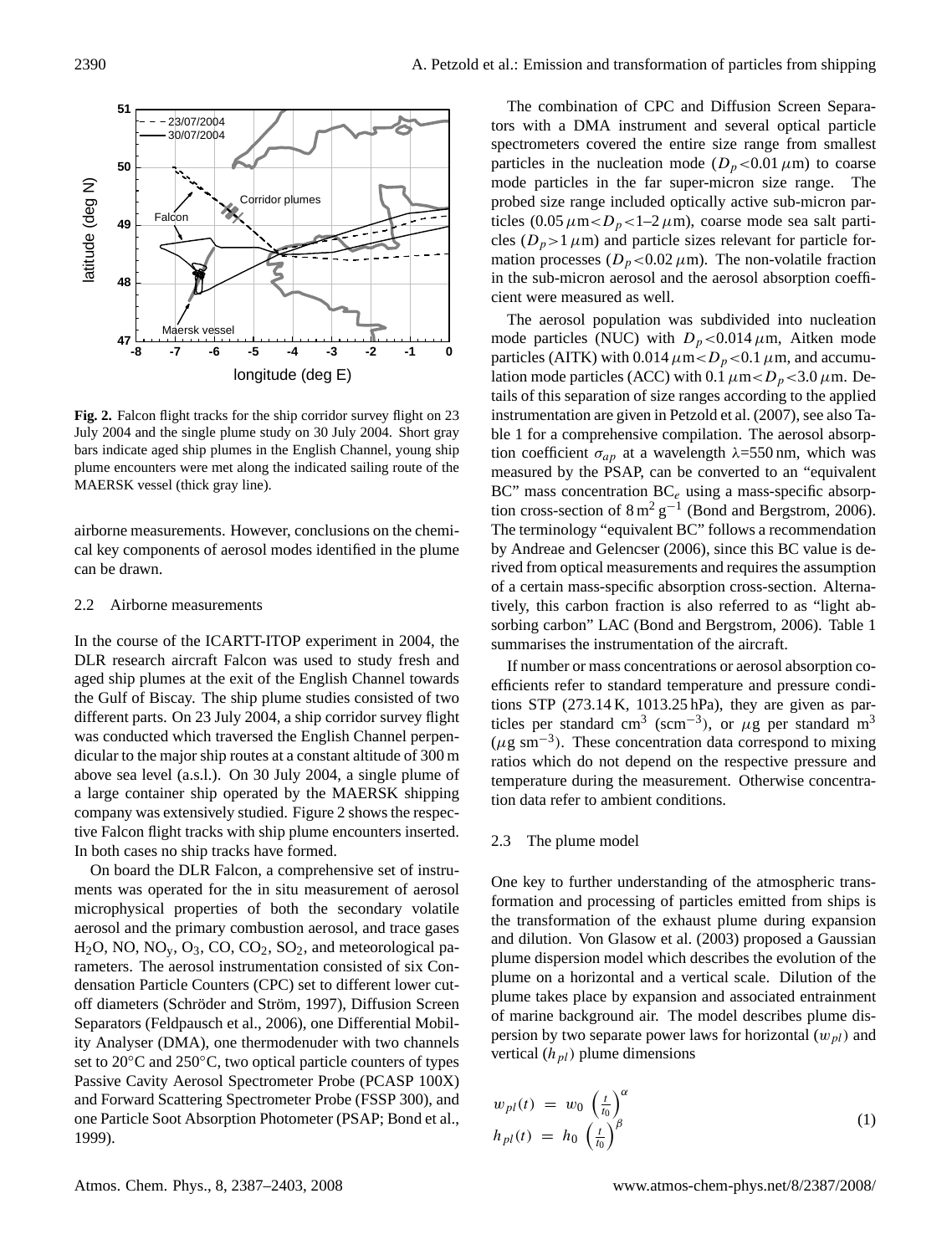|  |  |  |  | <b>Table 1.</b> Instrumentation operated on board the research aircraft Falcon during ICARTT-ITOP 2004. |  |
|--|--|--|--|---------------------------------------------------------------------------------------------------------|--|
|--|--|--|--|---------------------------------------------------------------------------------------------------------|--|

| Property                                         | Instrumentation                                                                                               |
|--------------------------------------------------|---------------------------------------------------------------------------------------------------------------|
| Aerosol properties                               |                                                                                                               |
| Number concentration; size distribution of       | Condensation Particle Counters (CPC) operated at lower cut-off                                                |
| ultrafine particles                              | diameters $D_{p,\text{min}}$ =0.004, 0.015, and approx. 0.08 $\mu$ m (CPC & Diffusion<br>Screen Separator DS) |
| Size distributions                               |                                                                                                               |
| Aitken mode                                      | Differential Mobility Analyzer (DMA): $0.01 < D_p < 0.2 \mu$ m                                                |
| Dry state, accumulation mode                     | Passive Cavity Aerosol Spectrometer Probe PCASP-100X: 0.1 $\mu$ m< $D_p$ <3.0 $\mu$ m                         |
| Ambient state, accumulation + coarse mode        | Forward Scattering Spectrometer Probe FSSP 300: 0.3 $\mu$ m < $D_p$ < 20 $\mu$ m                              |
| Volume fraction of volatile/refractory particles | Thermodenuder ( $T=20^{\circ}C/250^{\circ}C$ ) connected to Condensation Particle Counters                    |
|                                                  | (CPC) operated at lower cut-off diameters $D_{\text{min}} = 0.004$ ,                                          |
|                                                  | 0.015, and 0.08 $\mu$ m (CPC & Diffusion Screen Separator DS)                                                 |
| Aerosol optical properties                       |                                                                                                               |
| Volume absorption coeff., $\lambda = 0.55 \mu$ m | Particle Soot Absorption Photometer PSAP                                                                      |
| Trace gases                                      |                                                                                                               |
| NO/NO <sub>v</sub>                               | Chemiluminescence detector                                                                                    |
| CO                                               | <b>VUV</b> fluorescence                                                                                       |
| $O_3$                                            | Ion Trap Chemical Ionisation MS                                                                               |
| CO <sub>2</sub>                                  | IR absorption                                                                                                 |
| $H_2O$                                           | Tunable Diode Laser Spectrometer                                                                              |
| SO <sub>2</sub>                                  | Ion Trap Chemical Ionisation MS                                                                               |
| Atmospheric parameters                           |                                                                                                               |
| T, p, RH (BL, FT), 3D-wind velocity              | Falcon standard instrumentation                                                                               |

with  $w_0$  and  $h_0$  referring to the initial width and height of the plume at age  $t_0=1$  s. The respective initial values for w and h are 10 m and 5.5 m which were estimated from data in the literature (von Glasow et al., 2003). They approximately correspond to cross-sectional parameters, axes of a semi-ellipse, of a plume after 1 s. Exponents  $\alpha$  and  $\beta$  are the plume expansion rates in the horizontal and vertical with "best guess" values of 0.75 and 0.60 (von Glasow et al., 2003). Using Eq. (1), plume dilution can be described by the evolution of a semi- elliptic plume cross section  $A_{pl} = (\pi/8) w_{pl} h_{pl}$  with time. Since the top of the MBL is considered impenetrable by the plume, the vertical expansion stops when the plume reaches the top of the MBL, i.e.,  $h_{pl} = z_{MBL}$ . The rate of change in concentration of a given compound in the plume  $c_{pl}$  compared to its background value  $c_{bgd}$  can be written as (von Glasow et al., 2003)

$$
\frac{dc_{pl}(t)}{dt} = \begin{cases} \frac{\alpha+\beta}{t} (c_{bgd} - c_{pl})h_{pl}(t) < z_{MBL} \\ \frac{\alpha}{t} (c_{bgd} - c_{pl})h_{pl}(t) = z_{MBL} \end{cases}
$$
 (2)

The plume expansion rates  $\alpha$  and  $\beta$  can be derived from measurements of a chemically inert tracer like  $CO<sub>2</sub>$  at different plume ages t by applying Eq. (2). The quantity  $\Delta CO_2$ , also referred to as excess  $CO<sub>2</sub>$ , describes the increase in  $CO<sub>2</sub>$ above the average background mixing ratio by adding  $CO<sub>2</sub>$ from the combustion process.  $\Delta CO_2$  is a direct measure of plume dilution, if the initial mixing ratio for exhaust conditions  $CO<sub>2ex</sub>$  is known.

The temporal evolution of any aerosol property or trace gas mixing ratio can be investigated by applying the plume

dilution function. If the considered exhaust compound EX is conserved during plume expansion, then it follows the same dilution law like the chemically inert tracer  $CO<sub>2</sub>$  and  $EX(t)/\Delta CO_2$  (*t*)=constant. If the exhaust compound decays during plume expansion due to chemical degradation or particle coagulation, then EX  $(t)/\Delta CO_2$  (t) decreases with increasing plume age, i.e.

$$
\frac{d}{dt} \frac{\text{EX}(t)}{\Delta \text{CO}_2(t)} \begin{cases} = 0, \text{ conservation of EX}(t) \\ < 0, \text{loss of EX}(t) \\ > 0, \text{ production of EX}(t) \end{cases} (3)
$$

Emission factors are calculated based on this behaviour. During plume encounters, observed peak concentrations of the exhaust constituent EX are transformed to STP conditions EX(STP). The peak volume mixing ratio  $\Delta CO_2$  is transformed to a mass concentration of  $CO_2$ at STP by multiplying by the molar weight of  $CO<sub>2</sub>$  $(MW_{CO_2}=0.044 \text{ kg mol}^{-1})$  and dividing by the molar volume at STP  $(V_{MOL} = 0.0224 \text{ sm}^3)$ . The mass ratio of EX(STP) per  $CO<sub>2</sub>$  is converted to an emission factor by multiplication with the emission factor of  $CO<sub>2</sub> (El<sub>CO<sub>2</sub></sub>)$  in units of kg  $CO_2$ (kg fuel)<sup>-1</sup>. The final equation for the calculation of an emission factor for species  $EX(EI_{EX})$  from the respective mass concentration and the  $\Delta CO_2$  volume mixing ratio is

$$
EI_{EX} = \frac{EX (STP)}{\frac{\Delta CO_2}{V_{MOL}} M W_{CO_2}} \times EI_{CO_2}
$$
 (4)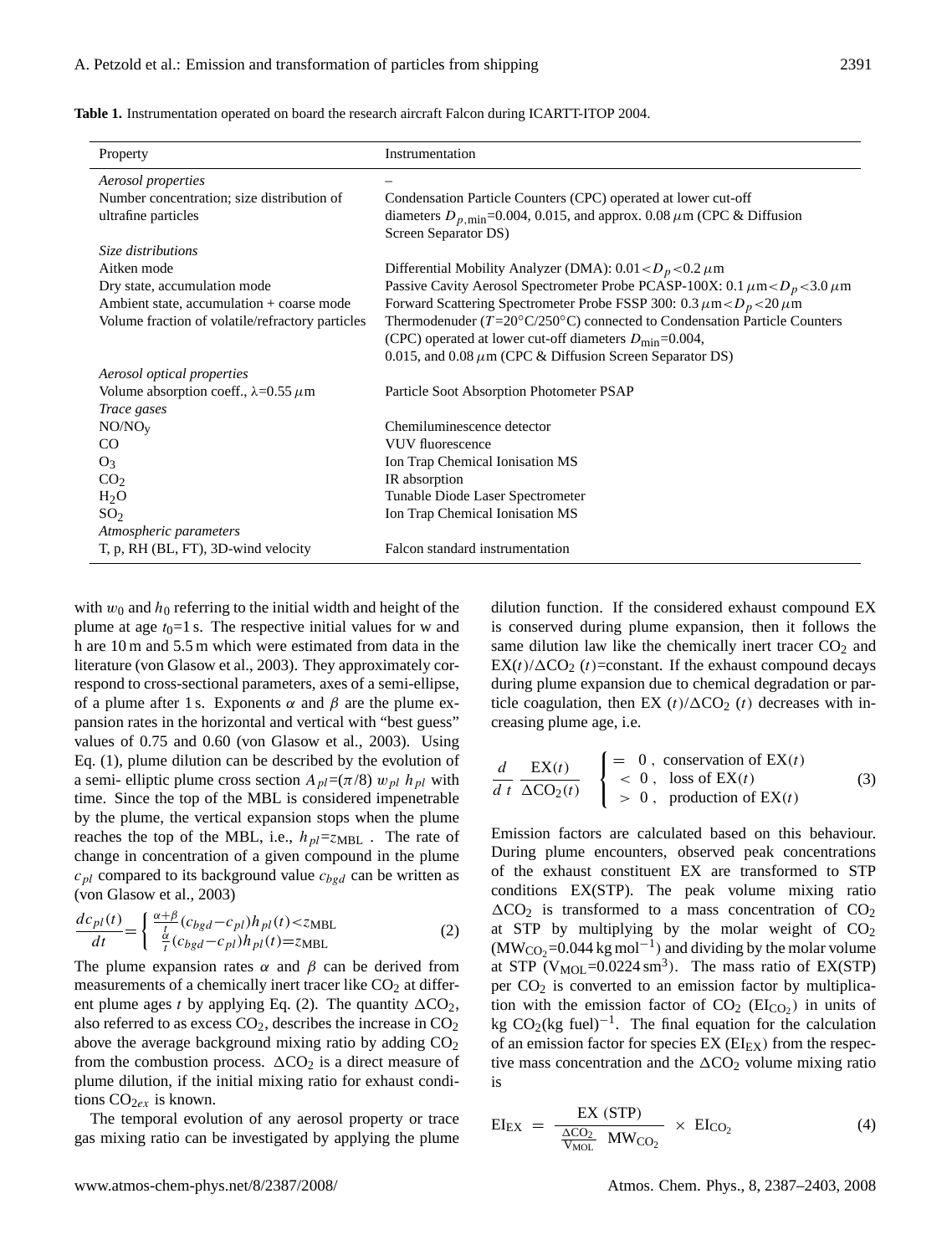| Particle property                                            | Symbol, unit                                    | Value                          |
|--------------------------------------------------------------|-------------------------------------------------|--------------------------------|
| Total particle number (D $_p$ > 0.01 $\mu$ m)                | $N_{\text{TOTAL}}$ , $10^{15}$ sm <sup>-3</sup> | $1.26 \pm 0.51$                |
| Non-volatile particle number ( $D_p > 0.013 \,\mu\text{m}$ ) | $N_{NV}$ , $10^{14}$ sm <sup>-3</sup>           | $4.63 \pm 1.0$                 |
| Number fraction of non-volatile particles                    | $N_{\text{NV}}/N_{\text{TOTAI}}$ , %            | $34 + 3$                       |
| Total aerosol volume <sup>#</sup>                            | V, $10^{-7}$ m <sup>3</sup> sm <sup>-3</sup>    | $1.52 \pm 0.45$                |
| Total particle mass (calculated from V and $\rho$ )          | PM, mg sm <sup><math>-3</math></sup>            | $233 \pm 17$                   |
| Total particle mass (chemical components)                    | PM, mg sm <sup><math>-3</math></sup>            | $243 \pm 16$                   |
| Chemical composition in % of PM mass                         |                                                 | 2.7; 21.4; 4.2; 39.8; 31.9     |
| EC; OM; ash; sulphate; water                                 |                                                 |                                |
| PM fraction of non-volatile compounds                        | $PM_{NV}$ / PM, %                               | $29 \pm 2$                     |
| $(EC+OM+ash)/PM$                                             |                                                 |                                |
| Particle density (chemical composition)                      | $\rho$ , kg m <sup>-3</sup>                     | $1230 \pm 2$                   |
| Number emission factors for total particles                  | $EI_{\text{TOTAI}}$ , (kg fuel) <sup>-1</sup>   | $34.3 \pm 12.6 \times 10^{15}$ |
|                                                              | $EI$ <sub>TOTAL</sub> $kWh^{-1}$                | $7.27 \pm 2.71 \times 10^{15}$ |
| Number emission factors for non-volatile particles           | $EI_{NV}$ , (kg fuel) <sup>-1</sup>             | $12.6 \pm 2.3 \times 10^{15}$  |
|                                                              | $EI_{NV}$ , kWh <sup>-1</sup>                   | $2.68\pm0.51\times10^{15}$     |
| Mass emission factors for elemental carbon                   | $EI_{\text{EC}}$ , mg (kg fuel) <sup>-1</sup>   | $179 \pm 18$                   |
|                                                              | $EI_{FC}$ , mg kWh <sup>-1</sup>                | $38+4$                         |

**Table 2.** Properties of aerosol emitted from a serial MAN B&W four-stroke marine Diesel engine operating on heavy fuel oil with 2.21 wt-% sulphur and 0.03 wt-% ash; aerosol properties are given as raw exhaust average values at standard conditions (273.14 K, 1013.25 hPa) for engine load conditions between 85% and 110%. The average  $CO<sub>2</sub>$  mixing ratio in the exhaust was 58 000±5650 ppm.

# calculated from size distributions assuming spherical particle shape.

Equation (3) yields the emission factor in units of mass of compound EX per kg fuel or number of particles per kg fuel. It is evident that emission factors can be determined by Eq. (3) only for those compounds which are conserved during plume expansion. As soon as  $EX(t)/\Delta CO_2(t)$  varies with plume age  $t$ , the emission factor becomes a function of plume age and effective emission indices have to be considered instead. If the corresponding measurements of EX and  $\Delta$ CO<sub>2</sub> have about the same time response, the ratio of the observed peak concentrations in the plume can be used for the calculation of emission factors, otherwise integrals have to be used (Schlager et al., 2007).

In the following, the plume dilution function and the observed behaviour of aerosol properties with plume age and for emission conditions are used to discuss particle transformation processes and plume lifetimes. The test rig studies provide the boundary conditions for aerosol properties at emission conditions. The ship corridor survey flight provides aerosol and plume properties for aged plumes which have mixed with the MBL. The core of the data analysis forms the single plume study which bridges the gap between emission and well-aged plumes. The presentation of results follows this overall structure.



**Fig. 3.** HERCULES test bed measurements of aerosol size distributions by a Differential Mobility Analyser. Size distributions refer to the indicated load conditions of a serial MAN engine operating on heavy fuel oil.

## **3 Results**

#### 3.1 Test rig studies

Table 2 summarises the average physical and chemical properties of an aerosol emitted from the indicated four-stroke serial engine running on 85–110% load. Number concentrations in the raw exhaust gas are  $1.26 \pm 0.51 \times 10^{15}$  sm<sup>-3</sup>.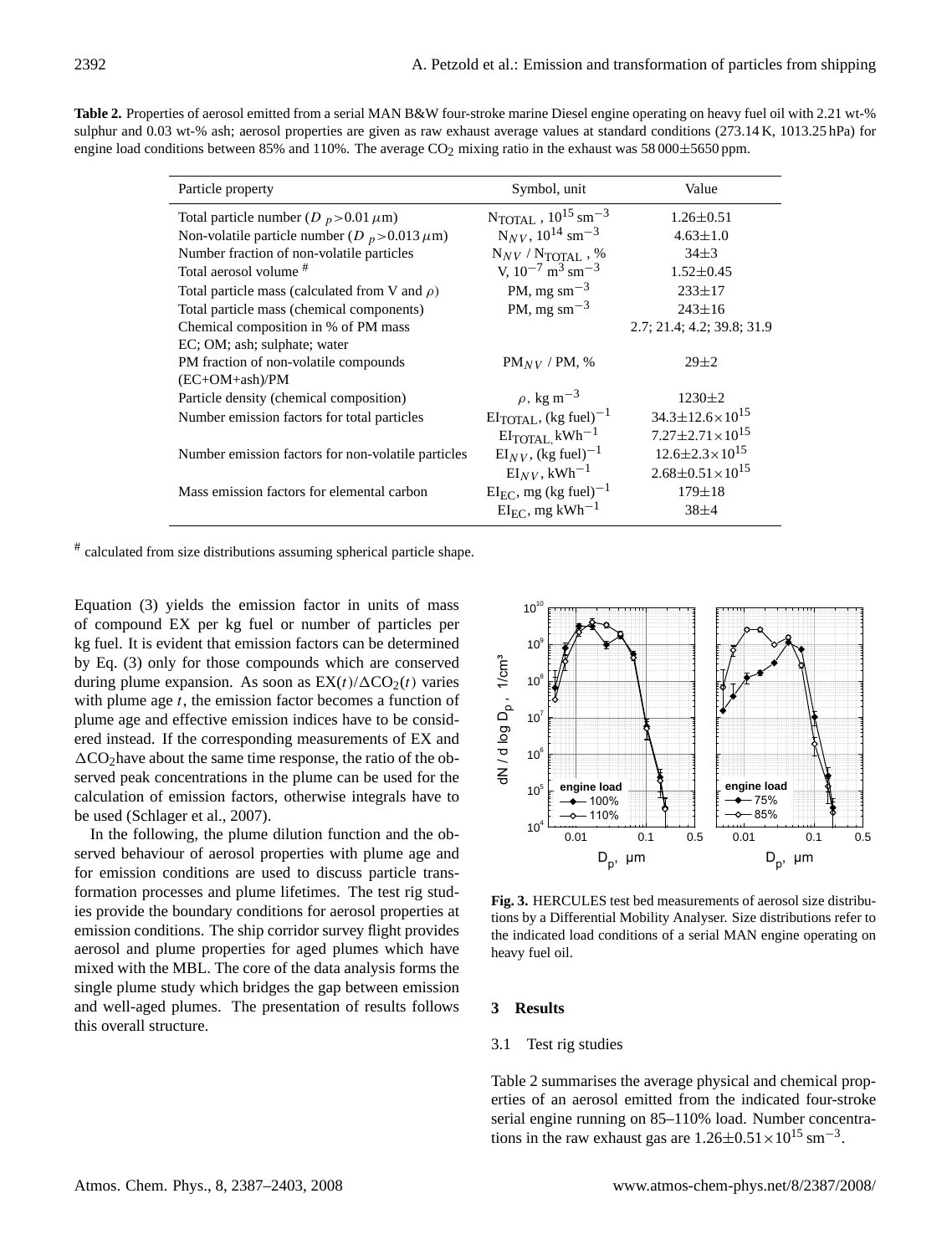Applying a thermodenuder removes 2/3 of the particles, leaving behind  $4.63 \pm 1.0 \times 10^{14}$  non-volatile particles per sm<sup>-3</sup>. The total aerosol is characterised by a strong mode centred at  $D_p$ =0.015  $\mu$ m and a second but slightly weaker mode centred around  $D_p=0.05 \mu \text{m}$ . No particles are observed with diameters  $>0.25 \mu$ m. Typical size distributions are shown in Fig. 3 for the investigated load conditions. The observed bi-modal structure of the size distribution is present for load conditions  $>75\%$ . For an engine load of 110% the size distribution is still bi-modal although the gap between the nucleation mode particles composed of sulphuric acid – water droplets and the combustion mode particles has almost vanished. We explain the observation by an increasing production of sulphuric acid with increasing engine load or combustion temperature, respectively. This increased availability of sulphuric acid leads to an increase in particle production and in turn to an increase in particle size of the nucleation mode particles caused by particle coagulation and gas phase deposition on already existing nucleation mode particles. The mode of small particles starts to vanish at load conditions <75%, i.e., the combustion particle mode centred at  $D_p$ =0.05  $\mu$ m depends only weakly on the engine load, while the mode of smaller particles is heavily influenced.

The average fractional chemical composition in % of total mass at 85–110% load is 2.7% EC, 21.4% OM, 4.2% ash, 39.8% sulphate, and 31.9% sulphate-bound water. In the course of similar test experiments, but with a different engine and different fuel in 2003, we found an increase of the sulphate mass fraction from 41% at 50% load to 47% at 100% load, while the EC mass fraction decreased (Petzold et al., 2004). Thus, the evolution of a small particle mode in the size range  $D_p < 0.03 \mu$ m is associated with an increase of sulphate, indicating that the small particles are composed predominantly of sulphuric acid water clusters while the larger combustion particle mode contains most of the non-volatile matter as EC, OM and ash. A similar behaviour was found during the 2006 test, which will be reported elsewhere with more detail.

Comparisons with existing data yield an agreement of the main combustion particle mode found at  $D_p=0.04 0.06 \,\mu$ m for four-stroke engines (Lyyränen et al., 1999) and at  $D_p=0.04-0.05 \mu m$  for two-stroke engines (Kasper et al., 2007). More detailed comparisons with respect to the volatile particle mode at  $D_p \leq 0.02 \mu$ m are difficult since neither details on the modal structure of the exhaust aerosol nor absolute number concentrations, nor chemical composition data are given for four-stroke engines. For two-stroke engines, however, a bi-modal structure is observed as well (Kasper et al., 2007). Total particle numbers of  $1-8\times10^{15}$  kWh<sup>-1</sup> at 100% load are of the same order as our observations.

Although the engines studied in the test rig experiments (four-stroke) and during the ship plume measurements (twostroke) are different, the data summarised in Table 2 are used as reference for fresh exhaust conditions. This approach is justified since for the main combustion mode, no significant



**Fig. 4.** Aerosol properties in aged ship plumes:  $CO<sub>2</sub>$ , equivalent  $BC_e$  mass concentration (grey shaded area indicates unphysical negative  $BC_e$  values<limit of detection), non-volatile fraction of the Aitken mode aerosol, and number concentration of the Aitken mode during three distinct plume encounters.

differences were found between two-stroke and four-stroke marine diesel engines.

#### 3.2 The corridor flight

Now we move from marine diesel engine studies to studies of ship plumes embedded in the MBL. The ship plumes encountered by our aircraft are easily identified as peaks in the time series of both particle number concentration and  $CO<sub>2</sub>$ in Fig. 4. In MBL air outside of plumes, average particle number concentrations are 690±30 cm−<sup>3</sup> for AITK mode particles and  $150\pm10 \text{ cm}^{-3}$  for ACC mode particles. The non-volatile fraction of the total aerosol is  $82\pm3\%$  for AITK mode particles and 100% for ACC mode particles. No particle nucleation is observed. In Fig. 4, three well separated plumes can be identified in the  $CO<sub>2</sub>$  signal. Excess  $CO<sub>2</sub>$  can be determined with good accuracy by subtracting the average background value around the peak from the peak value itself.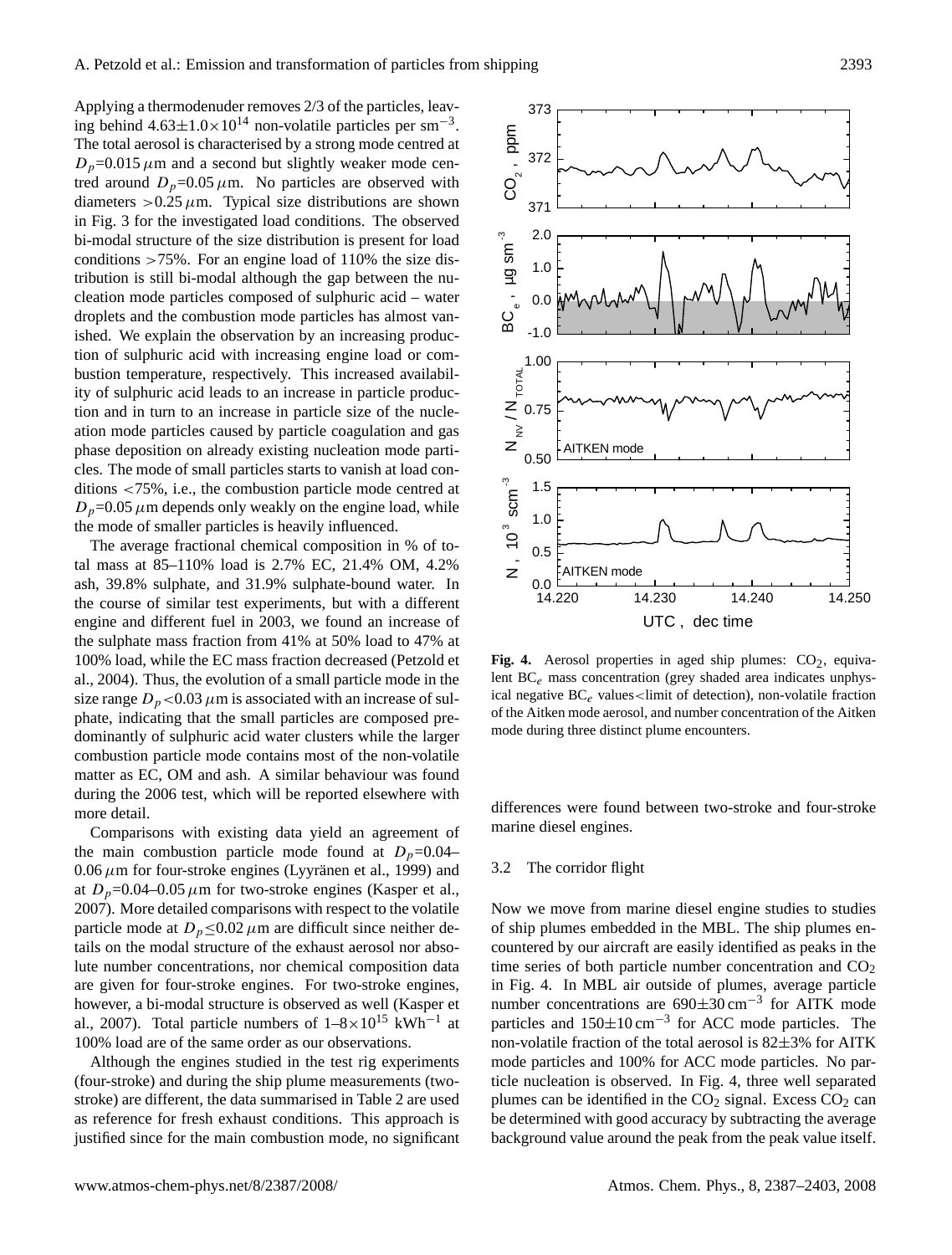| <b>Size</b>     | 90560 RT (registered tonnage)           |
|-----------------|-----------------------------------------|
| Type            | Container                               |
| Capacity        | 6418 TEU (twenty feet equivalent unit)  |
| Engine          | MAN B&W two-stroke marine diesel engine |
| Fuel type       | Heavy fuel oil                          |
| Sulphur content | $2.45$ wt-%                             |
| Ash content     | $0.03$ wt-%                             |

**Table 3.** Data of the investigated MAERSK container vessel.

A conservative estimate of the average uncertainty of  $CO<sub>2</sub>$  is 0.4 ppm (Schlager et al., 2007).

The plumes plotted in Fig. 4 are characterised by peak  $\Delta CO_2 = 0.45 - 0.55$  ppm. Coincident with an increase in CO<sub>2</sub>, increases in both AITK mode particle number concentration and equivalent BC mass concentration are observed. The AITK mode number concentration is almost doubled from the background value to  $1000-1500$  cm<sup>-3</sup>. Simultaneously, the non-volatile fraction of AITK mode particles decreases from the background value of 82% to 72±5% inside the aged plumes due to externally mixed volatile particles in the exhaust plumes. All signals are synchronous in time.

For aged plume conditions, the observations from the corridor flight are taken as average values describing well-aged ship plumes. More detailed analyses including plume ageing processes are not possible since  $\Delta CO_2$  is associated with a large relative error of more than 50% which does not permit a determination of plume age from the increase in  $CO<sub>2</sub>$ relative to the marine background air. Furthermore, the quantitative analysis of  $BC_e$  peaks is not possible since peaks are almost always associated with unphysical negative values in  $BC_e$  because the instrument is operating below the detection limit outside of ship plumes. As is discussed in the next section, the situation is different for strong plume encounters when the PSAP signal is well above its detection limit. However, the engine exhaust studies from HERCULES and the aged plume data from the corridor flight frame the analysis and interpretation of the data from the single plume study described in the following section.

#### 3.3 The single plume study

During the Single Plume Study on 30 July 2004, the plume of a large container vessel operated by MAERSK shipping company was investigated. Vessel data and key properties of the burnt fuel are compiled in Table 3. The vessel was operating on heavy fuel oil (HFO) with a sulphur content of 2.45%-mass, which is close to the sulphur fuel content of the emission testing. The plume study was arranged in close collaboration with the owner and the captain of the vessel. The flight track of the aircraft in the exhaust plume of the vessel was designed such that the 3-D structure of the evolving



**Fig. 5.** Tracks of the source ship and the research aircraft Falcon during the Single Plume Study; symbol colours represent equivalent Black Carbon mass concentrations in the plume.

plume was covered from close to the source downwind to as far as the plume position was identifiable by the pilots of the aircraft. In Fig. 5 the flight track is shown together with plume encounters. Symbol colours represent the black carbon mass concentration in the plume. During the entire study the crew reported engine operation data and meteorological data of the MBL as recorded by the on-board instruments. Table 4 summarises data on the position of the vessel, MBL meteorological data, cruising speed, engine load, and fuel flow.

The weather conditions during the single plume study were characterised by a high pressure system between Ireland and Great Britain with a surface pressure of about 1020 hPa, surface temperatures of 292 K and moderate horizontal wind speeds increasing from  $2 \text{ m s}^{-1}$  at the beginning of the study to 11 m s<sup>-1</sup> at study end. The wind direction changed from north-eastern winds near the surface up to approx. 200 m a.s.l. to southerly winds at higher altitudes. During the single plume study, the MBL was well mixed as is indicated by the vanishing vertical gradient of the potential temperature  $\theta$  and of the particle number density inside the MBL, see Fig. 6 for details. Combining vertical profiles of particle number concentrations, potential temperature, relative humidity, and horizontal wind speed, all quantities show a strong change with altitude around 550 to 650 m a.s.l. which is therefore assumed to represent the top of the MBL.

Engine operation data and fuel properties were used by the manufacturer of the engine for calculating the average emissions of the vessel, which are compiled in Table 5. The  $CO<sub>2</sub>$ emission factor of 3.107 kg  $CO_2$  (kg fuel)<sup>-1</sup> is at the lower bound of values of 3.135–3.176 kg  $CO_2$  (kg fuel)<sup>-1</sup> reported in the literature (e.g., Sinha et al., 2003). This  $CO<sub>2</sub>$  emission factor is required for the calculation of emission factors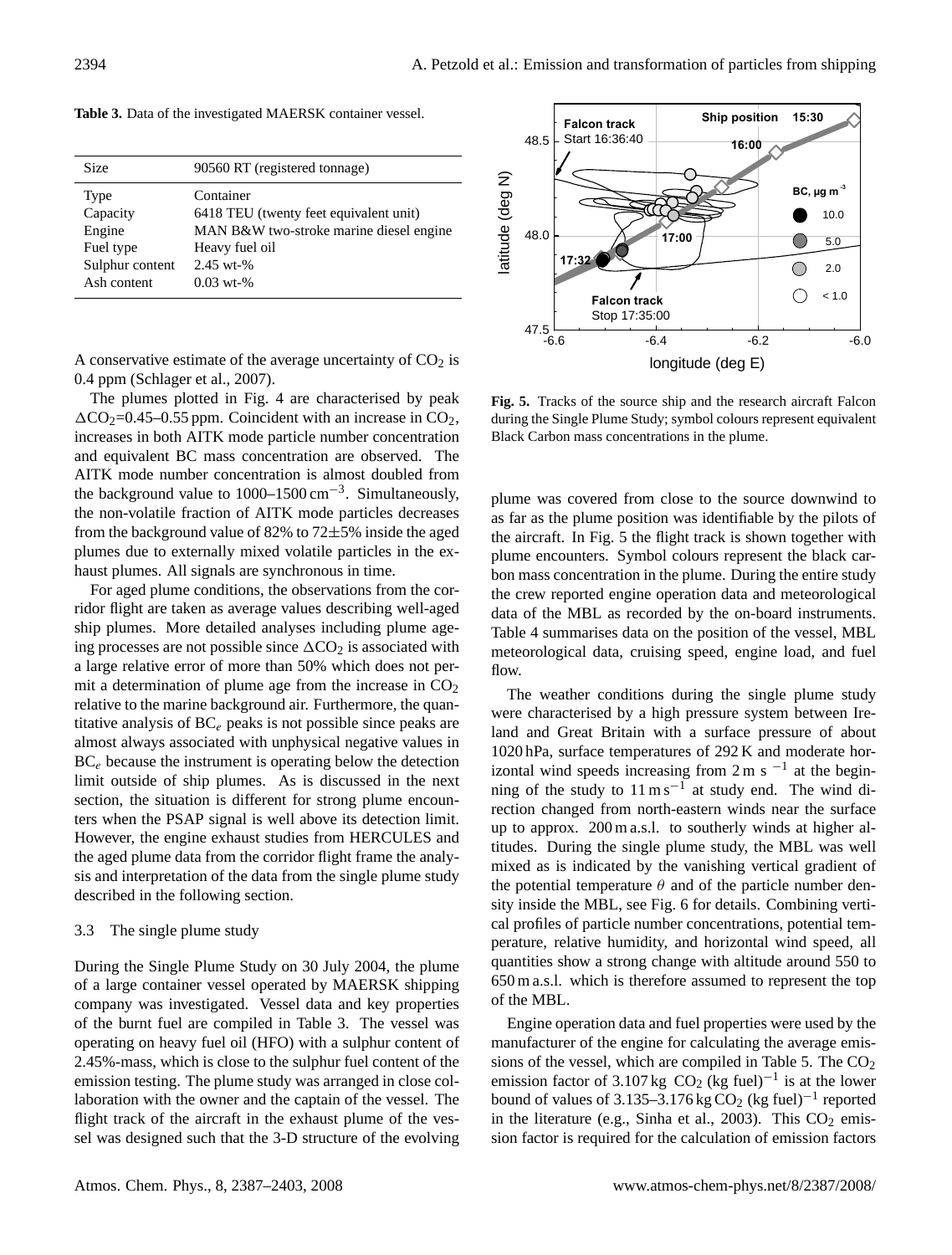**Table 4.** Operation conditions of the MAERSK vessel, and MBL properties during the ship plume study on 30 July 2004.

| UTC   |                     | Position            |                              | Cruise                                                | Wind                       |                          | MBL    |      |          | Main Engine      |                                | Aux. Engine |                                |
|-------|---------------------|---------------------|------------------------------|-------------------------------------------------------|----------------------------|--------------------------|--------|------|----------|------------------|--------------------------------|-------------|--------------------------------|
|       | Latitude            | Longitude           | $Dir_{\text{cruise}}$<br>deg | <sup>V</sup> cruise<br>$\rm{kn}$ (m s <sup>-1</sup> ) | Dir <sub>wind</sub><br>deg | $v_{wind}$<br>$m s^{-1}$ | p hPa  | Т°С  | Power kW | Power<br>$%$ max | Fuel flow<br>kg h <sup>1</sup> | Power kW    | Fuel flow<br>kg h <sup>1</sup> |
| 15:30 | $48^{\circ}$ 36.8 N | $06^{\circ}$ 00.7 W | 217                          | 23.7 (12.18)                                          | $\mathbf{0}$               |                          | 1021.6 | 19.9 | 46960    | 85               | 9016                           | 2440        | 618.17                         |
| 16:00 | $48^{\circ} 26.5 N$ | $06^{\circ} 09.9 W$ | 205                          | 23.7 (12.18)                                          | 350                        |                          | 1021.0 | 19.9 | 46960    | 85               | 9016                           | 2360        | 597.20                         |
| 16:30 | $48^{\circ}$ 15.5 N | $06^{\circ}$ 16.3 W | 201                          | 23.4 (12.03)                                          | 335                        |                          | 1020.5 | 18.6 | 46960    | 85               | 9016                           | 2330        | 590.31                         |
| 17:00 | $48^{\circ}$ 04.6 N | $06^{\circ}$ 22.8 W | 201                          | 23.5 (12.08)                                          | 350                        | 8                        | 1020.6 | 18.9 | 46960    | 85               | 9016                           | 2430        | 615.64                         |
| 17:30 | $47^{\circ}$ 53.0 N | $06^{\circ}$ 30.5 W | 208                          | 23.8 (12.47)                                          | 340                        | 11                       | 1020.4 | 19.0 | 46960    | 85               | 9016                           | 2380        | 602.97                         |



**Single Plume Study. Fig. 6.** Vertical structure of the marine boundary layer during the

**Table 5.** Composition of the MAERSK vessel gaseous emissions as calculated from fuel type and main engine operation conditions: engine power 46 960 kW, engine fuel flow 9016 kg h−<sup>1</sup> , mass flow of exhaust  $457000 \text{ kg h}^{-1}$ .

| Gaseous species                            | $vol - \%$ | EI, kg (kg fuel) <sup>-1</sup> |
|--------------------------------------------|------------|--------------------------------|
| CO <sub>2</sub>                            | 4.036      | 3.107                          |
| H <sub>2</sub> O                           | 4.243      | 1.41                           |
| SO <sub>2</sub>                            | 0.043      | 0.051                          |
| $NO_x$                                     | 0.140      | 0.112                          |
| <b>Plume Observations</b>                  |            |                                |
| $CO2*$                                     |            | $3.135 - 3.20$                 |
| $\mathrm{NO}_{\mathrm{x}}^{\frac{\pi}{2}}$ |            | $0.096 - 0.109$                |
| $SO_2^{\#}$                                |            | $0.040 - 0.046$                |

<sup>∗</sup> Hobbs et al. (2000), Sinha et al. (2003).

 $#$  Schlager et al. (2007).

from concentration measurements according to Eq. (3). The emission factors for  $NO<sub>x</sub>$  and  $SO<sub>2</sub>$  and observed differences between calculated and measured values are discussed in detail by Schlager et al. (2007).

Plume encounters observed during the Single Plume Study are shown in Fig. 7 as time series of various properties. The strength of the plume event was rated according to  $\Delta CO_2$ .



Fig. 7. Time series of flight altitude in m above sea level (a.s.l.): excess number concentration  $\Delta N$  for Aitken (AITK, solid line) and accumulation (ACC, dashed line) mode particles, and excess  $CO<sub>2</sub>$  $(\Delta CO_2$ , thick gray line) during the Single Plume Study.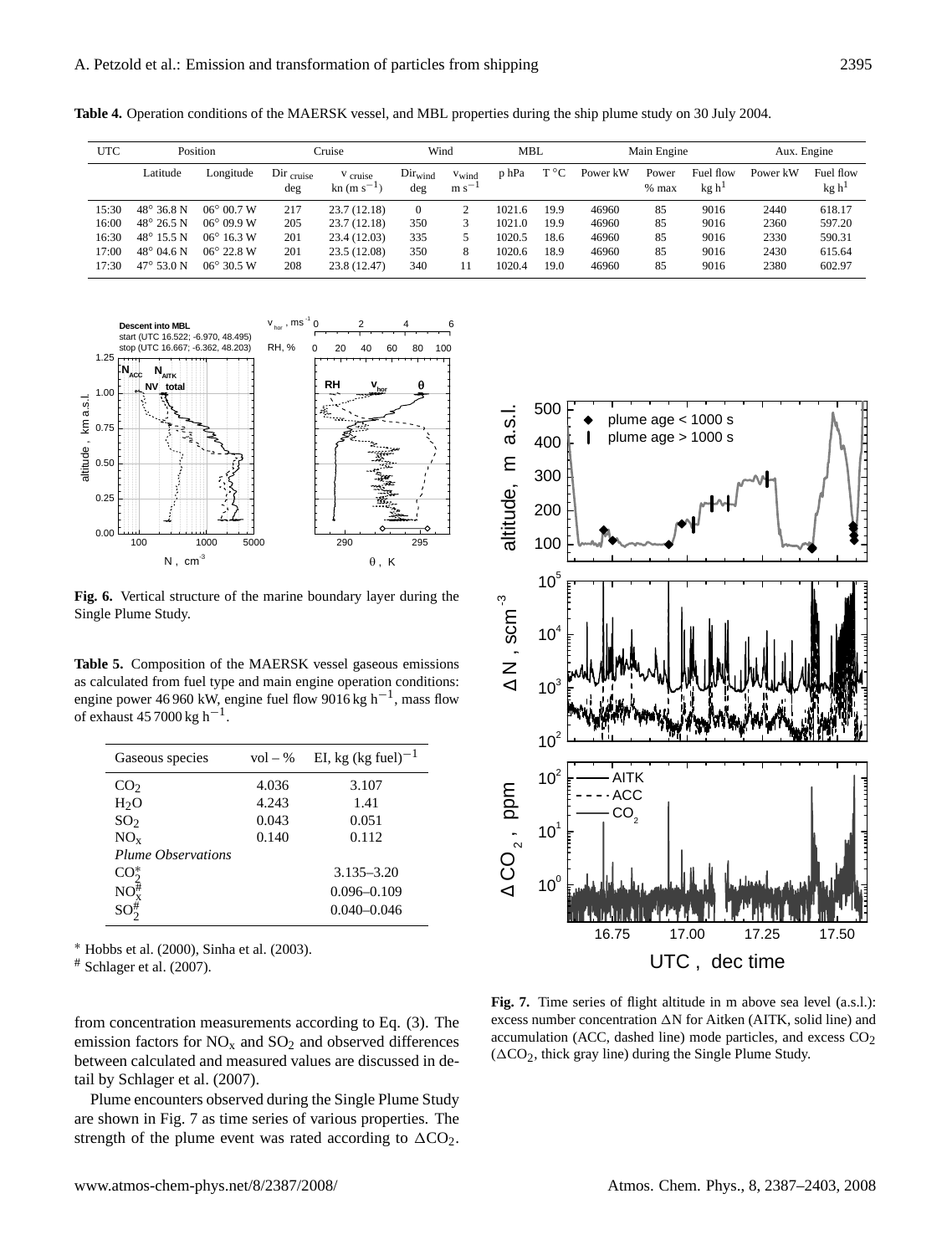

**Fig. 8.** Raw data of the closest plume encounter: equivalent black carbon from aerosol light absorption measurement  $(BC_e;$  solid line), excess  $CO_2$  ( $\Delta CO_2$ : dashed line), and excess number concentrations of particles with  $D>4$  nm ( $\Delta N_4$ : short dotted line) and  $D>13$  nm ( $\Delta N_{13}$ : doted line). Maximum detectable number concentrations were limited to  $2 \times 10^4$  scm<sup>-3</sup> by instrument limitations.

In the far field of the plume  $\Delta CO_2$  < 10 ppm, while close to the source,  $\Delta CO_2$  even exceeded 100 ppm. Figure 8 shows that near the source, the BC mass concentration increased to  $10 \,\mu$ g sm<sup>-3</sup>. However, the Condensation Particle Counters (CPC) did not respond to the increasing number of exhaust particles. Thus, while  $\Delta CO_2$  and  $BC_e$  simultaneously increase by a factor of three during approach to the source, particle number concentrations remain at a value of about  $2\times10^{4}$  scm<sup>-3</sup> which corresponds to the upper detection limit of this type of condensation particle counter due to particle coincidence in the instrument. Particle number density data were therefore accessible only for plume ages beyond  $10<sup>3</sup>$  s when the plume was sufficiently diluted.

#### 3.3.1 Plume dispersion

Plume peak data on the basis of 95-percentile values with respect to the analysed plume sequence were used to calculate plume dilution and emission factors of the respective particulate matter properties. In the case of near field plume encounters ( $t < 10^3$  s), accessible data were  $\Delta CO_2$  and  $\Delta BC_e$ , while in the case of far field plume encounters  $(t>10^3 s)$ , accessible data were  $\Delta CO_2$  and  $\Delta N$ . According to von Glasow et al. (2003) and to Eq. (2), the decay of a chemically inert species like  $\Delta CO_2$  in a dissolving plume is described by two exponents  $\alpha$  and  $\beta$  which refer to the horizontal and vertical spreading of the plume, respectively, with the plume age  $t$ being the independent variable.

The plume age was determined by backward trajectory analyses from the time shift between emission by the vessel and probing of the plume by the Falcon. Input data were the positions of the vessel and of the aircraft as a function of time, and the horizontal wind field as measured by the Falcon meteorological instrumentation. Using this method, the plume age can be determined within an uncertainty of 10– 20% (Schlager et al., 2007). Following this analysis, plumes were probed at ages between 60 s and 1650 s.

 driving force of the transport from the exhaust duct to the depends crucially on the horizontal wind speed which is the  $\frac{1}{2}$  sion and plume detection which is taken as the plume age, yields larger plume ages. The time difference between emis-Using ECMWF wind field data of lower spatial and temporal resolution instead of directly measured wind field data point of measurement. The shift to larger plume ages when using ECMWF data is mainly caused by the lower horizontal wind speeds of the modal compared to the real measurements. However, both plume ages are highly correlated with  $r^2$ =0.961 for 10 analysed plume encounters and a regression line of  $t_{\text{ECMWF}}$ =1.272 ( $\pm$ 0.0426)  $t_{\text{measured}}$ . In the course of this study, the plume ages from the directly measured wind fields were used.

> According to Eqs. (1) and (2), a plot of  $\Delta CO_2$  as a function of plume age  $t$  should provide two different regimes: the young plume age where expansion occurs in both horizontal and vertical direction since the plume height is less than the MBL height, and the more aged plume, where expansion occurs only in the horizontal direction, since the plume height already reached the top of the MBL. These two regimes are indeed observed as can be taken from Fig. 9. Fitting of the respective lines delivers  $\alpha$ =0.74–0.76 and  $\beta$ =0.70–0.80 from the slopes of the near field sequences (solid line: m= $\alpha + \beta$ ), and of the far filed sequences (dashed line:  $m=\alpha$ ). Respective best guess values by von Glasow et al. (2003) for a set of analysed plumes are  $\alpha$ =0.75 and  $\beta$ =0.60.

> The obtained parameter  $\alpha$  for the horizontal dispersion agrees remarkably well with the literature data, while the parameter  $\beta$  for the vertical dispersion strongly depends on the stability of the MBL. The transition from plume expansion in both the horizontal and the vertical direction to expansion in the horizontal direction only is observed at a plume age of approximately 1000 s. After this age, the plume should extend over the entire MBL. The earliest that ship tracks can form is at this stage, when the emitted particles have reached the top of the MBL. In the current single plume study, the MBL was well mixed, resulting in a larger  $\beta$  value than given in the literature. Nevertheless, the observations justify the application of a Gaussian-type model for the parameterisation of ship plume dispersion for our specific case, see also Fig. 9. In a turbulent MBL, the situation might be different.

## 3.3.2 Emission factors

As described in Sect. 2.3, the determination of an emission factor for a given species requires a constant ratio of exhaust species concentration  $EX(t)$  to  $\Delta CO_2(t)$  during plume expansion. Then Eq. (3) can be applied. Figure 10 shows the results of linear regression analyses for equivalent black carbon  $\Delta BC_e$  as a function of  $\Delta CO_2$  for near field conditions with  $\Delta BC_e$  well above the detection limit of the instrument,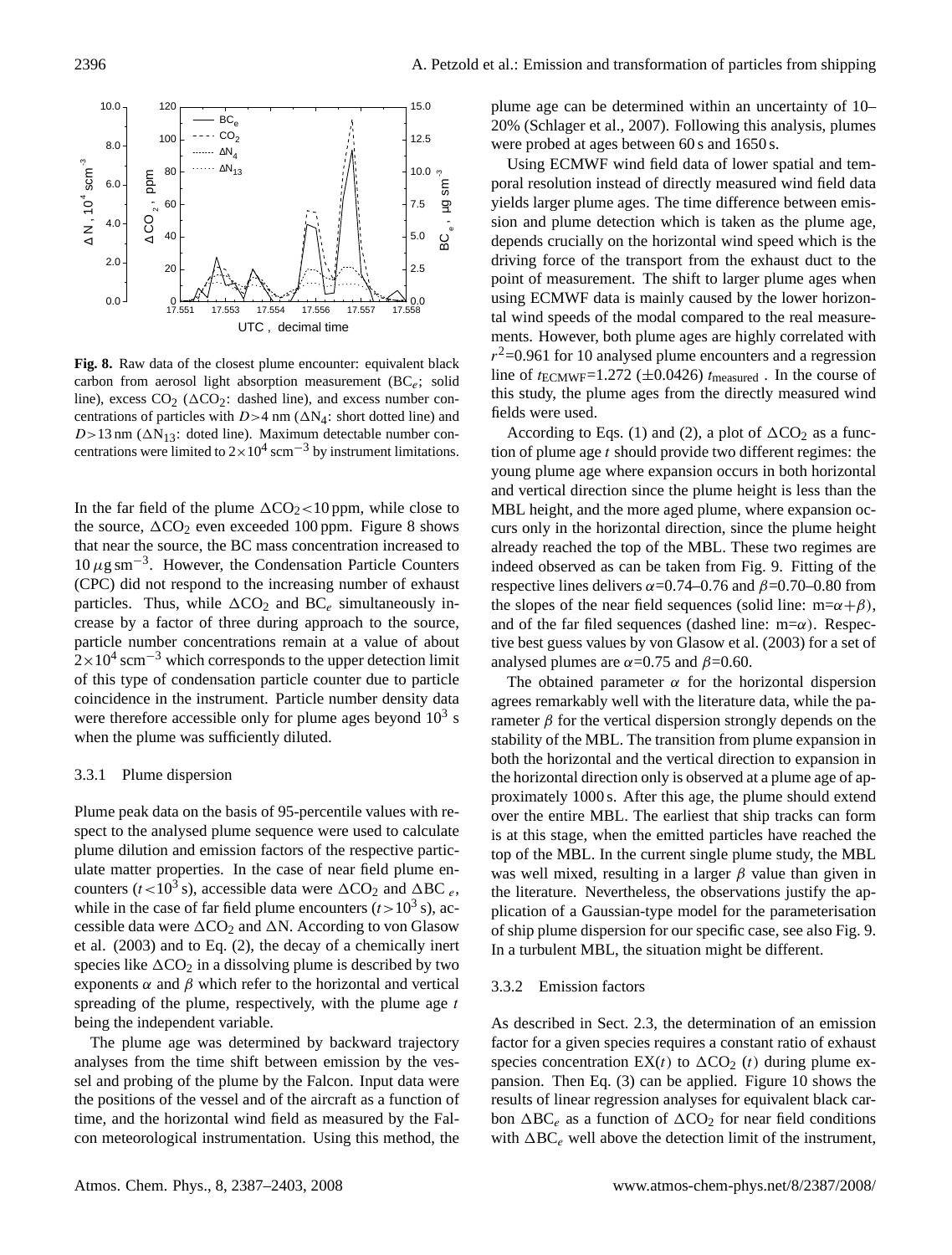

**Fig. 9.** Excess  $CO<sub>2</sub>$  as a function of plume age: experimental observation (symbols) and results (solid and dashed lines) from an adapted Gaussian plume model according to von Glasow et al. (2003). The solid line represents m= $\alpha + \beta$ , the dashed line is m= $\alpha$ ; black symbols refer to near field data with plume ages >1000 s, gray symbols to far field data with plume ages >1000 s.



**Fig. 10.** Emission factors derived from the MAERSK vessel plume:  $BC_e$  from near field data with  $BC_e$  above the resolution of the instrument;  $N_{\text{NV}}$  from far field data with  $N_{\text{NV}}$  below the CPC coincidence level of 20 000 scm−<sup>3</sup> . Intersect a, slope m, and correlation coefficient  $r$  of the regression lines are added to the panels (uncertainties in parentheses). The arrow at the largest  $N_{total}$  value indicates the underestimation of this value because of instrument overflow.

and for non-volatile particles  $\Delta N_{NV}$  as a function of  $\Delta CO_2$ from far field data with  $\Delta N_{NV}$  below the coincidence level of the CPC. For both aerosol properties, a statistically signif-



**Fig. 11.** Composite size distributions from data from DMA. PCASP 100X and FSSP 300 for a strong plume encounter and for a marine background case; the log-normal size distribution represents the exhaust particle mode.

icant linear relationship is found indicating a ratio to  $\Delta CO_2$ independent of plume age. Tables 6 and 7 summarise the analysis of this functional dependence for all plume encounters.

 longer a linear dependency obtained. Note the high num- $\frac{1}{2}$  is more variable since for higher  $\Delta CO_2$  values there is no diameter. For the total aerosol which also includes volatile while less than 20% by number are larger than 0.1  $\mu$ m in Averaging over all plume encounters yields emission factors of 174.2 $\pm$ 42.5 mg BC<sub>e</sub> (kgfuel)<sup>-1</sup> for equivalent BC,  $13.6\pm2.4\times10^{15}$  (kg fuel)<sup>-1</sup> by number for total particles and  $8.8\pm1.0\times10^{15}$  (kg fuel)<sup>-1</sup> by number for non-volatile particles. The respective emission factor for accumulation mode particles is  $2.3 \pm 0.7 \times 10^{15}$  (kg fuel)<sup>-1</sup>. Thus, about 65% by number of emitted particles contain a non-volatile core, nucleation and Aitken mode particles, the emission factor ber concentration  $\Delta N_{D>13 nm}$  for high  $\Delta CO_2$  values, as indicated by the arrow in the top right corner of right panel of Fig. 10 which refers to CPC counter overflow in the young plume.

The obtained emission factors for the total aerosol are at the lower end of the range of reported values of 1.2–  $6.2 \times 10^{16}$ (kg fuel)<sup>-1</sup>. The accumulation mode particle emission factor fits well into the reported range of  $1-5\times10^{15}$  (kg fuel)<sup>-1</sup> (Sinha et al., 2003). The BC<sub>e</sub> emission factor is in very close agreement with the reported value of 180±20 mg BC (kg fuel)<sup>-1</sup> (Sinha et al., 2003). For non-volatile particles, no observational data are available for comparison. In summary, the determined emission factors for equivalent black carbon mass and for particle number of several aerosol fractions either fall within the range of reported values or add new information to the topic.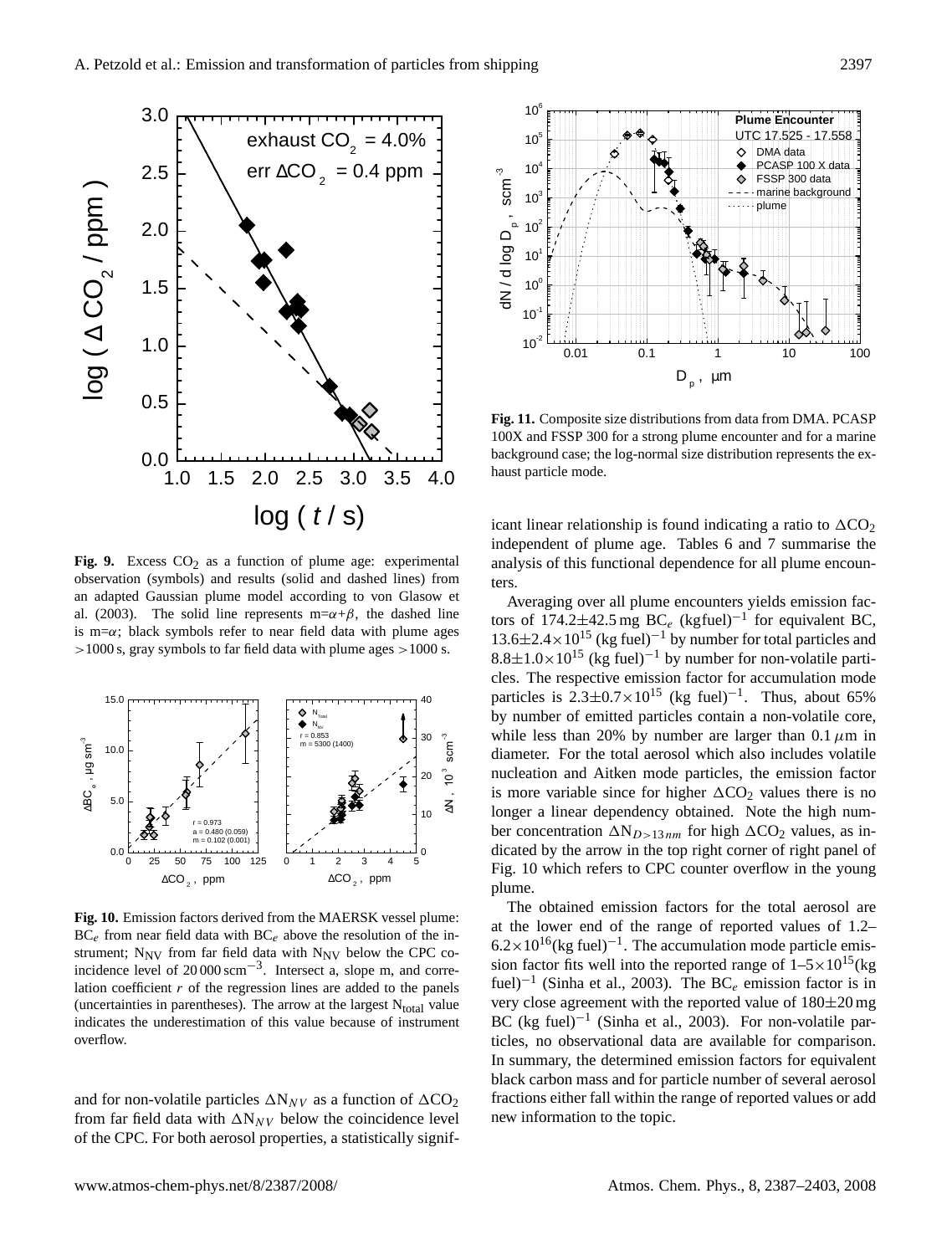Table 6. Particle number emission factors EI, referring to N<sub>TOTAL</sub>: total aerosol measured by a Condensation Particle Counter with lower cutoff diameter of 10 nm, and to  $N_{\text{NV}}$ : non-volatile aerosol measured by a Condensation Particle Counter connected to a Thermodneuder  $(T=250^{\circ}C).$ 

| <b>UTC</b> | $\Delta CO_{2}$ | $\Delta \text{N}_{\text{TOTAL}}$ | $\Delta N_{\rm NV}$        | $\Delta N_{\text{ACC}}$    | $E_I$ <sub>TOTAL</sub>                        | $EI_{\rm NV}$   | $EI_{ACC}$      | $EI$ <sub>TOTAL</sub>             | $EI_{\rm NV}$ | $EI_{ACC}$    |
|------------|-----------------|----------------------------------|----------------------------|----------------------------|-----------------------------------------------|-----------------|-----------------|-----------------------------------|---------------|---------------|
| dec. time  | ppm             | $10^{10}$ sm <sup>-3</sup>       | $10^{10}$ sm <sup>-3</sup> | $10^{10}$ sm <sup>-3</sup> | $10^{15}$ (kg CO <sub>2</sub> ) <sup>-1</sup> |                 |                 | $10^{15}$ (kg fuel) <sup>-1</sup> |               |               |
| 16.98167   | 4.488           | n.a.                             | 1.80                       | 0.84                       | n.a.                                          | 2.36            | 0.95            | n.a.                              | 7.342         | 2.95          |
| 16.75083   | 2.63            | 2.13                             | 1.47                       | 0.56                       | 4.77                                          | 3.29            | 1.08            | 14.82                             | 10.23         | 3.36          |
| 17.07389   | 2.51            | 2.38                             | 1.24                       | 0.36                       | 5.58                                          | 2.90            | 0.73            | 17.33                             | 9.02          | 2.27          |
| 17.02      | 2.13            | 1.45                             | 0.99                       | 0.23                       | 4.03                                          | 2.76            | 0.55            | 12.51                             | 8.57          | 1.72          |
| 17.13611   | 2.80            | 1.80                             | 1.25                       | 0.46                       | 3.80                                          | 2.64            | 0.83            | 11.82                             | 8.20          | 2.57          |
| 17.08222   | 2.12            | 1.82                             | 1.19                       | 0.13                       | 5.06                                          | 3.30            | 0.31            | 15.73                             | 10.26         | 0.97          |
| 17.26528   | 1.83            | 1.16                             | 0.86                       | 0.31                       | 3.74                                          | 2.79            | 0.86            | 11.63                             | 8.67          | 2.68          |
| 16.81444   | 2.08            | 1.27                             | 0.88                       | 0.29                       | 3.60                                          | 2.50            | 0.71            | 11.22                             | 7.76          | 2.20          |
| Plume av.  |                 |                                  |                            |                            | $4.37 \pm 0.76$                               | $2.82 \pm 0.34$ | $0.75 \pm 0.24$ | $13.6 \pm 2.4$                    | $8.8 \pm 1.0$ | $2.3 \pm 0.7$ |

Table 7. Emission factors EI for equivalent BC mass; data were calculated from absorption coefficient (σ<sub>ap</sub>) measurements according to  $BC_e = \sigma_{ap}$  /  $b_{ap}$  with  $b_{ap} = 8 \text{ m}^2 \text{ g}^{-1}$ ), standard deviations are: sd ( $\Delta CO_2$ )=0.4 ppm, rel. sd (BC<sub>e</sub>)=0.25.

| UTC dec. time        | $\Delta CO_{2}$<br>ppm | $BC_{\rho}$<br>$\mu$ g sm <sup>-3</sup> | $BC_e/CO2$<br>$\mu$ g (sm <sup>3</sup> ppm) <sup>-1</sup> | $EI_{BC}$<br>mg BC <sub>e</sub> (kgCO <sub>2</sub> ) <sup>-1</sup> | $EI_{BC}$<br>mg BC <sub>e</sub> (kgfuel) <sup>-1</sup> |
|----------------------|------------------------|-----------------------------------------|-----------------------------------------------------------|--------------------------------------------------------------------|--------------------------------------------------------|
| 17.55667             | 112.7                  | 11.73                                   | 0.083                                                     | 49                                                                 | 153                                                    |
| 17.41472             | 68.5                   | 8.65                                    | 0.101                                                     | 60                                                                 | 185                                                    |
| 17.55528             | 56.2                   | 5.98                                    | 0.085                                                     | 50                                                                 | 156                                                    |
| 17.55556             | 55.1                   | 5.69                                    | 0.083                                                     | 49                                                                 | 151                                                    |
| 16.93806             | 35.8                   | 3.61                                    | 0.081                                                     | 48                                                                 | 148                                                    |
| 17.41639             | 24.46                  | 1.75                                    | 0.057                                                     | 34                                                                 | 105                                                    |
| 17.5525              | 21.6                   | 3.45                                    | 0.128                                                     | 75                                                                 | 234                                                    |
| 17.41694             | 20.7                   | 3.51                                    | 0.136                                                     | 80                                                                 | 249                                                    |
| 17.55361             | 20.1                   | 2.54                                    | 0.101                                                     | 60                                                                 | 186                                                    |
| 16.72083             | 15.1                   | 1.79                                    | 0.095                                                     | 56                                                                 | 174                                                    |
| <b>Plume average</b> |                        |                                         | $0.095 \pm 0.023$                                         | $56 \pm 14$                                                        | 174±43                                                 |

## 3.3.3 Size distribution

Particle number and BC mass emission indices are required for the calculation of particulate matter emitted from global shipping. Potential climate impacts on the Earth's radiation budget are linked primarily to particle size by means of activation of exhaust particles to cloud condensation nuclei in ship tracks (Hobbs et al., 2000; Dusek et al., 2006). In our studies, the entire particle size distribution was probed by a combination of CPC, DMA, and optical particle spectrometers. Except the DMA, all instruments operated at a time resolution <5 s which is required for ship plume studies. During the closest plume encounters at the end of the plume study (see Fig. 7), however, a series of peaks was sampled which permitted the analysis of the DMA mobility spectrum at least in the size range with  $D_p > 0.03 \mu$ m. At smaller sizes the instrument suffered from sampling statistics at such short sequences. A snapshot of the particle size distribution in a

very young ship plume  $(t < 300 \text{ s})$  is plotted in Fig. 11. The exhaust particle mode inside the ship plume exceeded the background aerosol in the size range up to  $0.2 \mu$ m. For particles larger than this range no deviation from the background aerosol was found. This observation matches the findings reported from the MAST experiment (Frick and Hoppel, 2000; Hobbs et al., 2000).

Because of the short duration of single plume encounters, the size distribution analysis requires a different approach. Using three CPC partially equipped with diffusion screen separators (Feldpausch et al., 2005) and the PCASP, a bimodal log-normal size distribution can be fitted to the measured data according to the following scheme which is a simplified version of Fiebig's data inversion algorithm (Fiebig et al., 2005):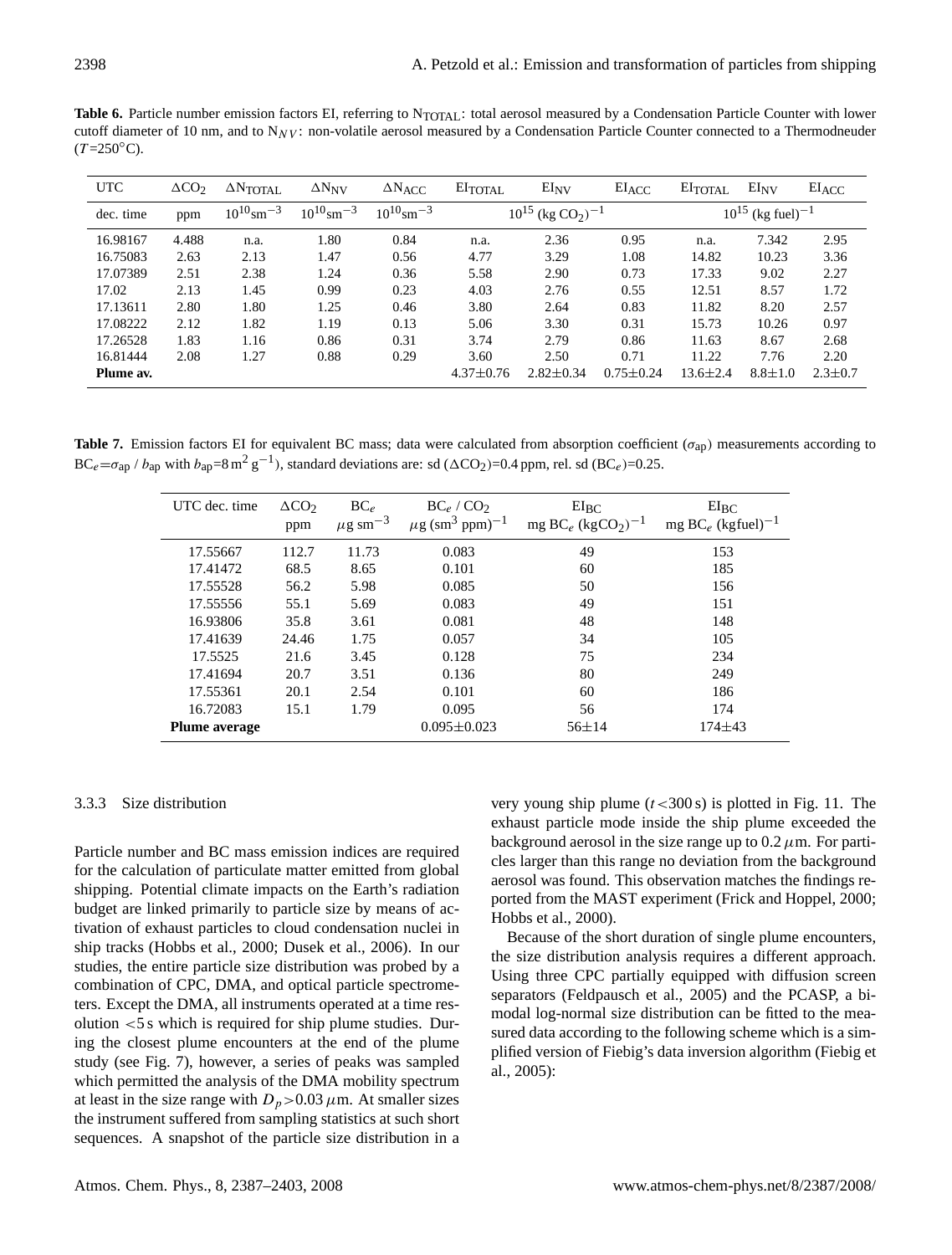(i.) The bi-modal log-normal size distribution is expressed as

$$
\frac{dN}{d \log D_p}(D_p) = \sum_{i=1}^2 \frac{N_i}{\sqrt{2\pi} \log(\text{GSD}_i)} \exp \left[-\frac{1}{2} \frac{(\log(D_p) - \log(\text{CMD}_i))^2}{\log(\text{GSD}_i)^2}\right]
$$
(5)

with the modal parameters number concentration  $N_i$ , count median diameter CMD, and geometric standard deviation GSD.

(ii.) Each CPC is operated with a specific cut-off characteristic which is represented as the normalised transfer function TrCPC  $_i$  ( $D_n$ ) (Feldpausch et al., 2005). Integrating the normalised transfer function of CPC #i times the size distribution dN/d log  $D_p$  over the particle diameter interval [0, ∞] yields the total number of particles detected by the instrument:

$$
\int_{D_p=0}^{D_p=\infty} \text{TrCPC}_i(D_p) \frac{dN}{d \log D_p}(D_p) d \log D_p = N_i \tag{6}
$$

A similar equation holds for each PCASP channel  $\#j$  (Fiebig et al., 2005), i.e.

$$
\int_{D_p=0}^{D_p=\infty} \text{TrPCASP}_j(D_p) \frac{dN}{d \log D_p}(D_p) d \log D_p = N_j \tag{7}
$$

(iii.) Using three CPC configurations and PCASP channels #1–#5 grouped as  $[#1, #2]$  and  $[#3, #4, #5]$  defines a set of 5 equations which have to be solved simultaneously for the fitted size distribution dN/d log  $D_p$ .

Figure 12 shows the result for plume encounters at 700 s, 900 s and 1600 s plume age. The dashed line represents the marine aerosol outside of ship plumes. Modal parameters of the size distributions are compiled in Table 8. As is discussed in detail by Hobbs et al. (2000) the cloud residue mode at modal diameters of 200 nm contains the fraction of the marine aerosol which becomes activated for the formation of marine clouds. The local minimum between the residue mode and the Aitken mode indicates the minimum size of the background aerosol that was activated as CCN.

The combustion mode particles are observed in the same size range as the marine cloud residues. Furthermore, detailed studies on the CCN activation of combustion particles have demonstrated the strong impact of a sulphate coating on the CCN activation of carbonaceous particles on an observational basis (Petzold et al., 2005). The average size of combustion particles from ship engines combined with the large fraction of sulphate in aerosol mass underpins the key role of the combustion mode particles in ship track formation.

#### **4 Discussion**

As was discussed in Sect. 2.3, a ratio of  $EX(t)$  to  $\Delta CO_2$  $(t)$  independent of plume age t indicates a chemically inert exhaust component EX which is diluted during plume



**Fig. 12.** Particle size distributions at various plume ages shown together with a typical size distribution in the clean marine background air. The MBL aerosol mode at a modal diameter of 200 nm corresponds to the cloud residue mode (see text for explanation).

expansion by processes similar to  $\Delta CO_2$  emitted from the engine. In Fig. 13, characteristic aerosol properties of nucleation mode, Aitken mode and non-volatile Aitken mode particles are plotted as function of plume age. In the top panel, the ratio of total aerosol number density  $N_{D>4 \text{ nm}}$  to Aitken mode aerosol number density  $N_{D>13 \text{ nm}}$  reflects the abundance of nucleation mode particles in the total aerosol. The ratio of 1.0 indicates the absence of nucleation mode particles since  $N_{D>4 \text{ nm}}=N_{D>13 \text{ nm}}$ . Inside the plume for plume ages  $t$ <1000 s the ratio is slightly larger than 1.0, but still decreasing with age. The value of 1.0 is reached at about  $t=1000$  s. Nucleation mode particles which have formed in the expanding and cooling plume from emitted gaseous precursors have vanished after about 1000 s, presumably due to coagulation with Aitken and accumulation mode particles. The abundance of nucleation mode particles in raw emission however is unknown since the measured particle number densities exceeded the upper detection limit of the instruments. We only can state that this ratio is beyond the value of 10.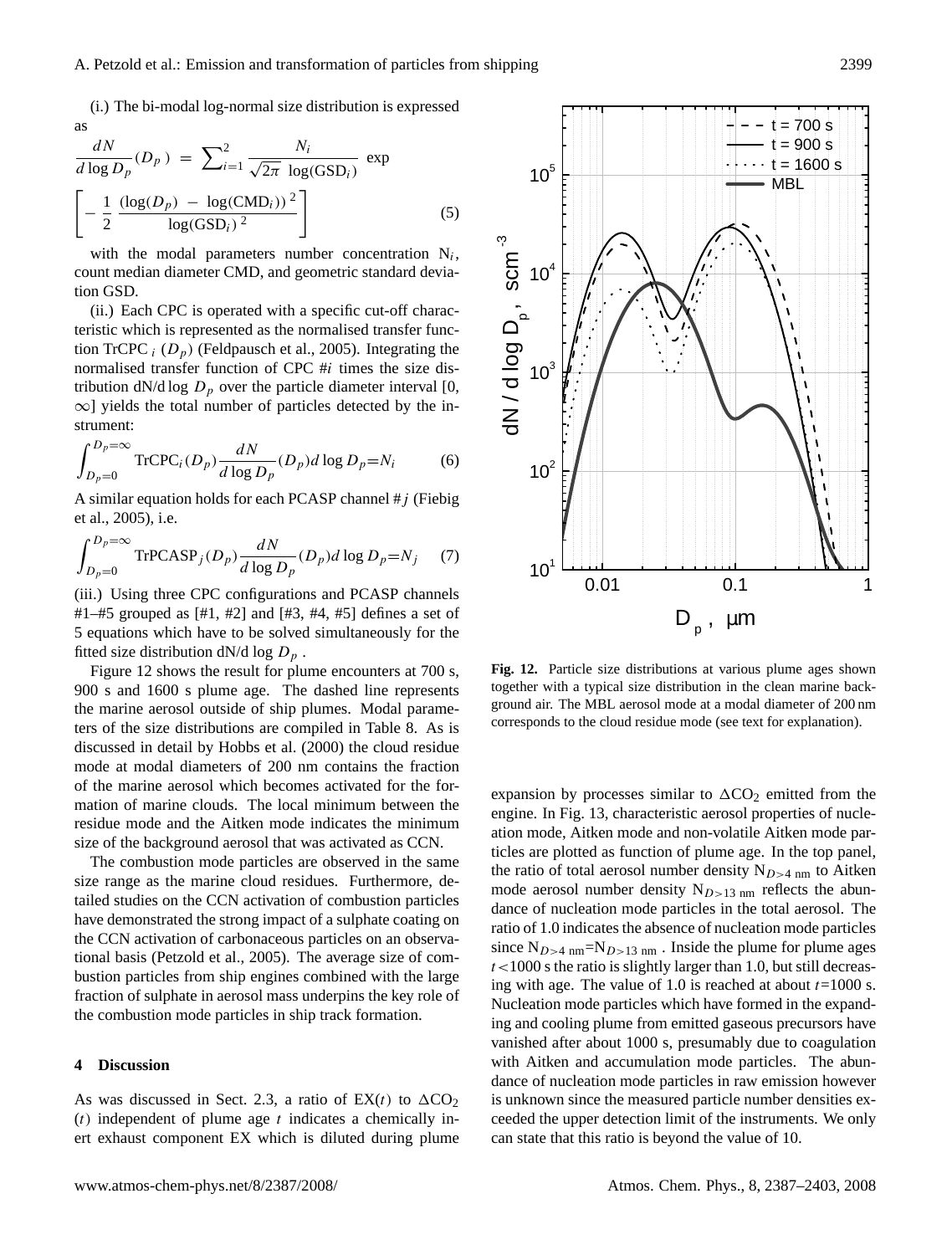| <b>UTC</b>     | $\Delta CO$ ppm | $N_{\text{TOTAL}}^{+}$ scm <sup>-3</sup> | $N_{\text{NUC}}^{\text{\#}}$ scm $^{-3}$ | $\text{CMD}\,\mu\text{m}$ | GSD  | $N_{\rm ACC}^{\#}$ scm $^{-3}$ | $CMD \mu m$ | <b>GSD</b> |
|----------------|-----------------|------------------------------------------|------------------------------------------|---------------------------|------|--------------------------------|-------------|------------|
| Cloud residues | 0.0             |                                          |                                          |                           |      |                                | 0.160       | 1.5        |
| 16.75083#2     | 2.632           | 21300                                    | 8000                                     | 0.014                     | 1.45 | 15000                          | 0.105       | 1.53       |
| 17.07389#7     | 2.514           | 23800                                    | 10500                                    | 0.014                     | 1.45 | 13500                          | 0.090       | 1.52       |
| 17.26528 #10   | 1.825           | 11500                                    | 2800                                     | 0.014                     | 1.45 | 9000                           | 0.100       | 1.5        |

**Table 8.** Aerosol size properties for marine diesel engine exhaust particles in ship plumes; particle diameters refer to dry conditions.

 $^{+)}$  value measured by N<sub>4</sub> CPC.

#) values obtained from log-normal fitting.



**Fig. 13.** Evolution of fraction of nucleation mode aerosol  $(N_{D>4 \text{ nm}}/N_{D>13 \text{ nm}};$  top panel), of Aitken mode aerosol  $(\Delta N_{D>13 \text{ nm}}/\Delta CO_2$ ; mid panel), and of non-volatile Aitken mode aerosol ( $\Delta N_{nonvol}/\Delta CO_2$ ; bottom panel) during plume expansion and dispersion: symbols indicate the plume age regime, values for emission conditions (EM) are added to the Aitken mode and nonvolatile mode panel.

The processing of Aitken mode particles follows different paths for the total aerosol including secondary volatile particles on one hand and the non-volatile combustion particles on the other hand. Referring to Sect. 3.1, we know from the emission studies that volatile and non-volatile particles can be related to different size ranges with modal diameters of  $1$  <0.02 μm for the total Aitken mode and  $\approx 0.05 \mu$ m for the combustion particles mode, respectively. The single plume study now yields that the excess Aitken mode number density per  $\Delta CO_2$  decreases in the plume with increasing plume age, which indicates ongoing particle loss from the Aitken mode during plume expansion, see the middle panel of Fig. 13. In contrast, this is not the case for the number density of nonvolatile particles, as is shown in the bottom panel of Fig. 13. Relating the respective ratios for fresh emissions to the plume observations, the number of Aitken mode particles per  $CO<sub>2</sub>$ is reduced by a factor of three from fresh exhaust to plume, while the number of non-volatile particles is reduced by an approximate factor of 1.5. Respective data are compiled in Table 6.

Coagulation loss of volatile particles during plume expansion may be inferred also from the analysis of the fraction of non-volatile particles of the total Aitken mode during plume expansion. For emission conditions, the fraction of non-volatile particles of the total exhaust aerosol is 0.34, see Table 2 for details. In a young ship plume with plume ages of  $10^3$ - $10^4$  s, the average fraction with respect to all plume encounters is  $0.65 \pm 0.10$  (Table 6). In the ship corridor study, an average fraction of 0.72±0.05 was found for plumes older than  $10<sup>4</sup>$  s. Finally, the respective fraction for the marine boundary layer aerosol outside of ship plumes is  $0.82\pm0.03$ . The set of values clearly shows a decrease of volatile particles compared to non-volatile particles during aerosol processing.

Combining these observations with the close agreement of the BC mass emission indices from emission testing and from the plume study, the number density of the non-volatile aerosol which is dominated by larger (CMD≅0.08  $\mu$ m) nonvolatile, carbonaceous combustion particles and the BC mass can indeed be viewed as aerosol properties conserved during plume expansion and dilution. The total Aitken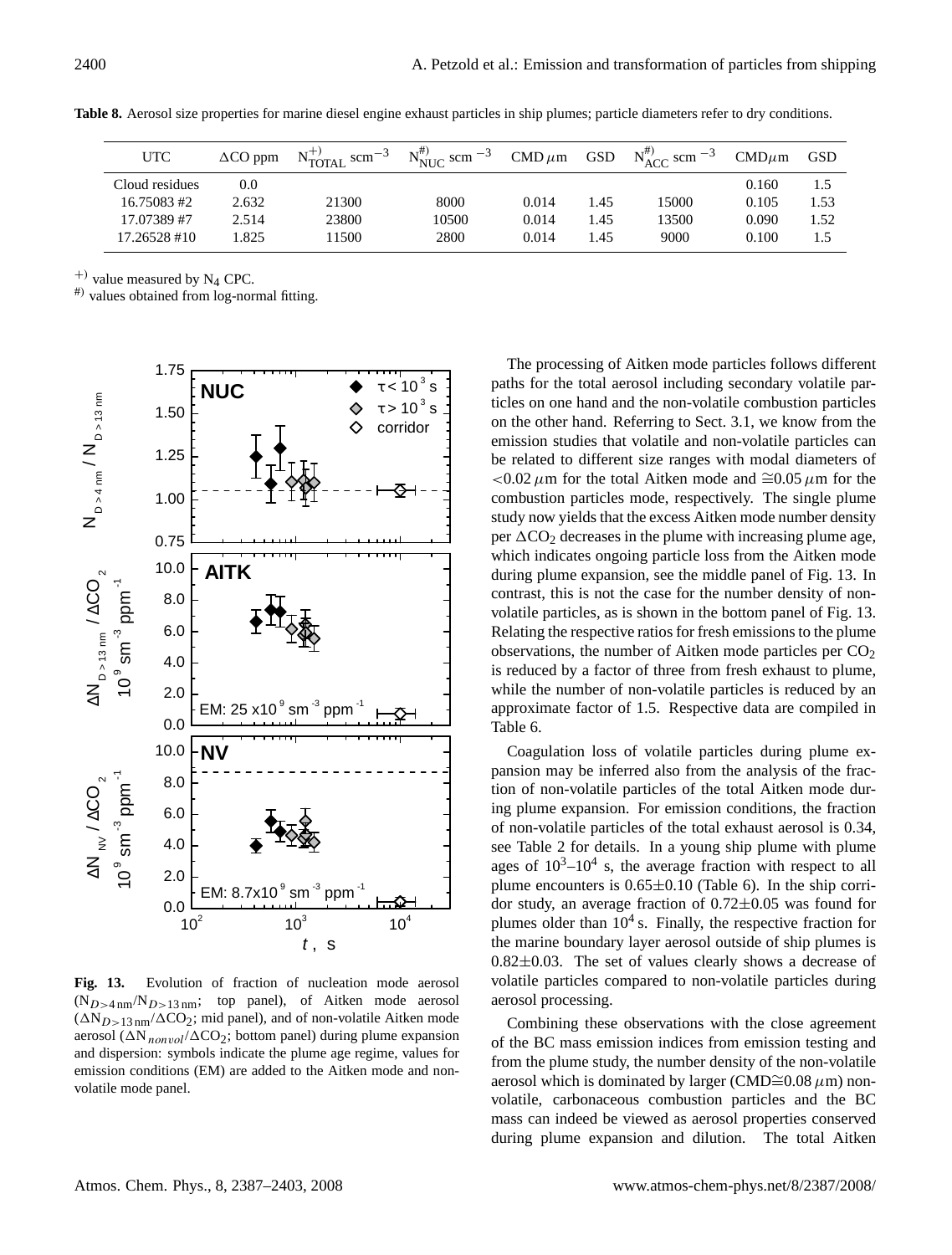mode aerosol number density which is by far dominated by small (CMD= $0.015 \mu m$ ) secondary volatile particles is subject to strong particle coagulation, resulting in a decreasing number density during plume ageing. Since the ratio  $N_{D>13 \ nm}/\Delta CO_2$  still decreases at plume ages  $>1000$  s, the coagulation process is still ongoing. Concluding, "true" particle number emission indices for marine diesel engines operating on cruising ship can only be reported for the nonvolatile fraction of the exhaust aerosol. The total Aitken mode aerosol has to be treated by an effective emission indices approach which has to take coagulation loss of volatile particles into account.

Although CCN were not measured during this experiment, the exhaust particle fraction relevant for potential climate effects of shipping can be reduced to the larger combustion particle mode which falls into the size range of potential CCN. Following Shinha et al. (2003) and Hobbs et al. (2000), the ratio of CCN to CN varies from 18– 19%. Applying this ratio to the plume averaged emission index for non-volatile particles of the exhaust aerosol  $(EI_{NV} = 8.8 \pm 1.0 \times 10^{15}$  (kg fuel)<sup>-1</sup>) would yield an average CCN emission index of  $1.66 \times 10^{15}$ (kg fuel)<sup>-1</sup>. The respective average emission factor for accumulation mode particles ( $D_p > 0.1 \mu$ m) is 2.3±0.7×10<sup>15</sup>(kg fuel)<sup>-1</sup> which indicates that all accumulation mode particles will be activated for cloud drop formation. From direct CCN measurements, Shinha et al. (2003) reported values of  $0.76-1.1\times10^{15}$  (kg  $fuel)^{-1}$ .

The decay of the particulate matter-related signal of ship emissions during plume expansion and dilution provides an upper estimate for the average plume life time. In Fig. 14, the ratio of excess particles from ship emissions to marine boundary layer Aitken mode particles is plotted as a function of plume age. Experimental data from the plume encounters are plotted along with a dilution function given by a Gaussian plume model shown as a dashed line. The model input  $\alpha = 0.74$ ,  $\beta = 0.70$ ,  $\Delta N(t=0) = 2.5 \times 10^8$  cm<sup>-3</sup>, and  $N_{MBL}=900 \text{ cm}^{-3}$  used to compute the dilution function reflected the conditions for 30 July 2004. Assuming a conservative range of threshold values of  $\Delta N_{PLUME,min}$ =[0.5–  $0.75$   $\times$  N<sub>MBL</sub> which a ship plume must exceed for being identified as plume encounter, a plume life time of 7–  $10 \times 10^4$  s can be estimated from the Gaussian dilution function. During this time, a ship plume may be identified by the particle signal enhancement above the marine background aerosol. Turbulent mixing in the MBL will of course reduce the life time significantly. The presented upper estimate refers only to diffusive broadening of the plume.

## **5 Conclusions**

In a combined study on particle emissions from marine diesel engines and their transformation in the dissolving ship plume, the main characteristics of particulate matter emit-



**Fig. 14.** Ship plume particle signature in terms of excess nonvolatile particles in the plume  $\Delta N_{\text{NV}}$  to number of MBL particles  $N_{MBL}$  as a function of plume age t; symbols indicate observational data while the dashed line gives the result of the Gaussian plume model. The maximum detectable plume age of  $7 \times 10^4$  s corresponds to the plume age for which the plume signal  $\Delta N_{\text{NV}}$ becomes indistinguishable from a varying MBL aerosol at  $\Delta N_{\text{NV}}$  $≤0.75 N<sub>MBL</sub>.$ 

ted from shipping were investigated. Test bed studies using a serial marine diesel engine provided microphysical and chemical properties of freshly emitted particles. These data served as input information for the investigation of dissolving ship plumes during airborne measurements in the English Channel and in a single ship plume generated by a specific source vessel. A Gaussian plume dispersion model introduced by von Glasow et al. (2003) in combination with the observations from emission studies and plume studies yields a consistent picture of particle transformation processes from emission from a ship engine to atmospheric processing in the marine boundary layer during plume expansion. The results were used for the determination of emission indices of particulate matter from ships and for the estimation of life times of ship exhaust particles in the marine boundary layer. Obtained values for black carbon mass and particle number agree well with data reported in the literature. Ship plume lifetimes of  $<$ 10<sup>5</sup> s were estimated from the ship plume signals and the plume dispersion model. For the first time, emission indices for the non-volatile particle fraction are reported which form the most relevant particle fraction in terms of aerosol – cloud interaction during ship track formation.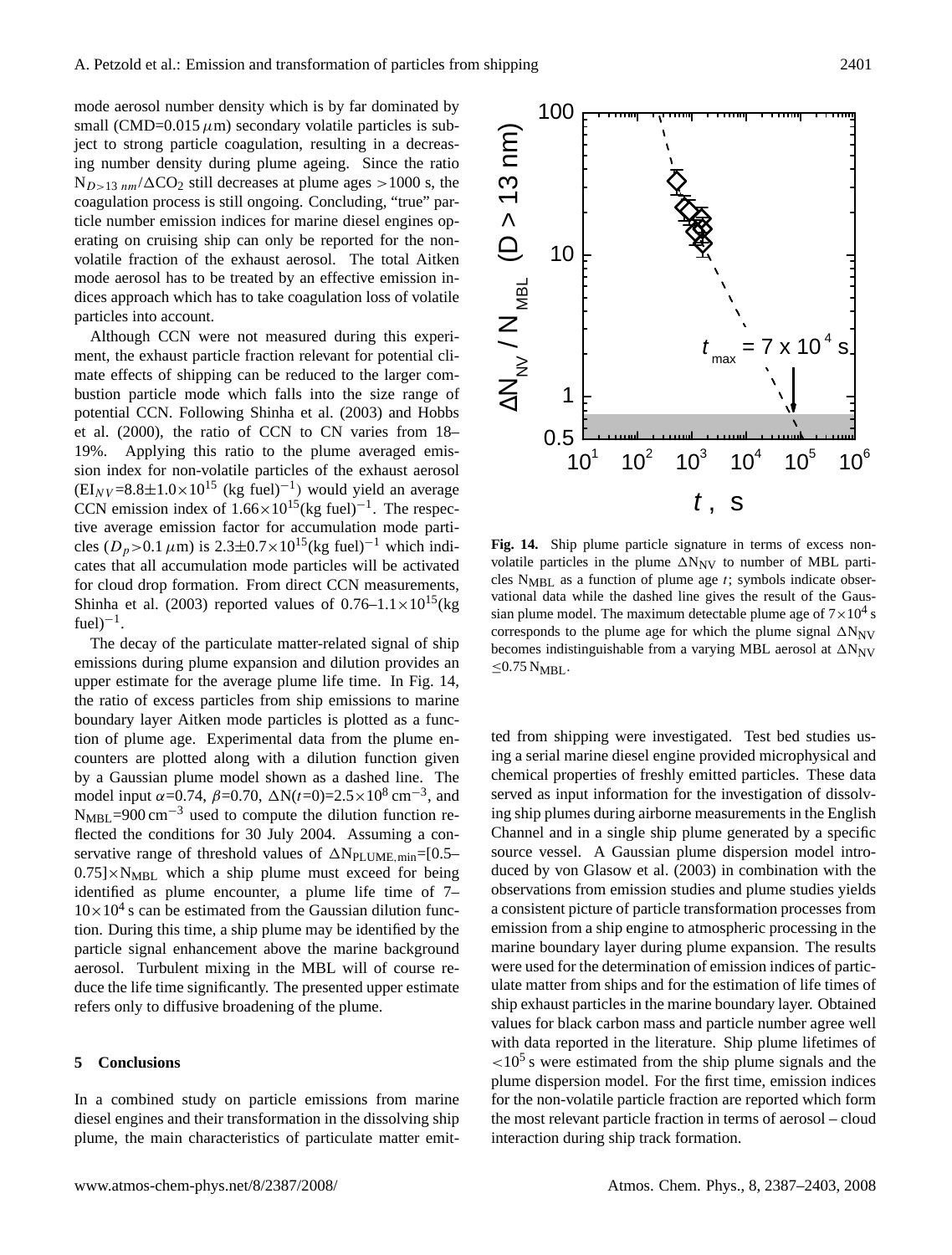*Acknowledgements.* This study would not have been possible without the close collaboration of A. P. Moller – Maersk A/S which is gratefully acknowledged by all authors. Part of this work was funded by the EC within the Integrated Projects HER-CULES (Contract No. TIP3-CT-2003-506676) and QUANTIFY (Contract No. 003893 GOCE), and within the German Helmholtz Association Research Group SeaKLIM. We are grateful to Axel Lauer (DLR) and to one of the anonymous reviewers for helpful comments and suggestions on the manuscript, and to Horst Fischer (MPI-C Mainz) for supporting the  $CO<sub>2</sub>$  data analysis. We also acknowledge the support of the study by the DLR flight crew and the assistance during the measurements by Michael Lichtenstern, Andreas Minikin and Philipp Feldpausch from DLR.

Edited by: K. Carslaw

## **References**

Andreae, M. O. and Gelencser, A.: Black carbon or brown carbon?, Atmos. Chem. Phys., 6, 3131–3148, 2006,

[http://www.atmos-chem-phys.net/6/3131/2006/.](http://www.atmos-chem-phys.net/6/3131/2006/)

- Beirle, S., Platt, U., von Glasow, R., Wenig, M., and Wagner, T.: Estimate of nitrogen oxide emissions from shipping by satellite remote sensing, Geophys. Res. Lett., 31, L18102, doi:10.1029/2004GL020312, 2004.
- Bond, T. C., Anderson, T. L., and Campbell, D.: Calibration and intercomparison of filter-based measurements of visible light absorption by aerosols, Aerosol Sci. Technol., 30, 582–600, 1999.
- Bond, T. C. and Bergstrom, R. W.: Light absorption by carbonaceous particles: An investigative review, Aerosol Sci. Technol., 40, 27–67, 2006.
- Burtscher, H., Baltensperger, U., Bukowiecki, N., Cohn, P., Huglin, ¨ C., Mohr, M., Matter, M., Nyeki, S., Schmatloch, V., Streit, N., and Weingartner, E.: Separation of volatile and non-volatile aerosol fractions by thermodesorption: Instrument development and applications, J. Aerosol Sci., 32, 427–442, 2001.
- Capaldo, K., Corbett, J. J., Kasibhatla, P., Fischbeck, P. S. and Pandis, S. N.: Effects of ship emissions on sulfur cycling and radiative climate forcing over the ocean, Nature, 400, 743–746, 1999.
- Chen, G., Huey, G., Trainer, M., et al.: An investigation of the chemistry of ship emission plumes during ITCT 2002, J. Geophys. Res. 110, doi:10.1029/2004JD005236, 2005.
- Cooper, D. A.: Exhaust emissions from ships at berth, Atmos. Environ., 37, 3817–3830, 2003.
- Corbett, J. J.: New directions: Designing ship emissions and impacts research to inform both science and policy, Atmos. Environ., 37, 4719–4721, 2003.
- Corbett, J. J. and Fischbeck, P. S.: Emissions from ships, Science 278, 3723–3731, 1997.
- Devasthale, A., Krüger, O., and Gragl, H.: Impact of ship emissions n cloud properties over coastal areas, Geophys. Res. Lett., 33, L02811, doi:10.1029/2005GL024470, 2006.
- Durkee, P. A., Noone, K. J., and Bluth, R. T.: The Monterey Area ship track experiment, J. Atmos. Sci., 57, 2523–2541, 2000a.
- Durkee, P. A., Chartier, R. E., Brown, A., Trehubenko, E. J., Rogerson, S. D., Skupniewicz, C., Nielsen, K. E., Platnick, S., and King, M. D.: Composite ship track characteristics, J. Atmos. Sci., 57, 2542–2553, 2000b.
- Dusek, U., Frank, G. P., Hildebrandt, L., Curtius, J., Schneider, J., Walter, S., Chand, D., Drewnick, F., Hungs, S., Jung, D., Borrmann, S., and Andreae, M. O.: Size matters more than chemistry for cloud-nucleating ability of aerosol particles, Science, 312, 1375–1378, 2006.
- Endresen, Ø., Sørgård, E., Sundet, J. K., Dalsøren, S. B., Isaksen, I. S. A., Berglen, T. F., and Gravir, G.: Emission from international sea transportation and environmental impact, J. Geophys. Res. 108, 4560, doi:10.1029/2002JD002898, 2003.
- Eyring V., Köhler, H. W., van Aardenne, J., and Lauer, A.: Emissions from international shipping: 1. The last 50 years, J. Geophys. Res., 110, D17305, doi:10.1029/2004JD005619, 2005a.
- Eyring V., Köhler, H. W., Lauer, A., and Lemper, B.: Emissions from international shipping: 2. Impact of future technologies on scenarios until 2050, J. Geophys. Res., 110, D17306, doi:10.1029/2004JD005620, 2005b.
- Eyring, V., Stevenson, D. S., Lauer, A., et al.: Multi-model simulations of the impact of international shipping on Atmospheric Chemistry and Climate in 2000 and 2030 Atmos. Chem. Phys., 7, 757–780, 2007.
- Feldpausch, P., Fiebig, M., Fritzsche, L., and Petzold, A.: Measurement of ultrafine aerosol size distributions by a combination of diffusion screen separators and condensation particle counters, J. Aerosol Sci., 37, 577–597, doi:10.1016/j.jaerosci.2005.04.009, 2006.
- Fiebig, M., Stein, C., Schroder, F., Feldpausch, P., and Petzold, A.: ¨ Inversion of data containing information on the aerosol particle size distribution using multiple instruments, J. Aerosol Sci.,36, 1353–1372, 2005.
- Frick, G. M. and Hoppel, W. A.: Airship measurements of ship's exhaust plumes and their effect on marine boundary layer clouds, J. Atmos. Sci., 57, 2625–2648, 2000.
- Gopalakrishnan, V., Pawar, S. D., Siinggh, D., and Kamra, A. K.: Intermediate ion formation in ship's exhaust, Geophys. Res. Lett., 32, L11806, doi:10.1029/2005GL022613, 2005.
- Hobbs, P. V., Garrett, T. J., Ferek, R. J., Strader, S. R., Hegg, D. A., Frick, G. M., Hoppel, W. A., Gasparovic, R. F., Russell, L. M., Johnson, D. W., O'Dowd, C., Durkee, P. A., Nielsen, K. E., and Innis, G.: Emissions from ships with respect to their effects on cloud, J. Atmos. Sci., 57, 2570–2590, 2000.
- Kasper, A., Aufdenblatten, S., Forss, A., Mohr, M., and Burtscher, H.: Particulate emissions from a low-speed marine diesel engine, Aerosol Sci. Technol., 41, 24–32, 2007.
- Köhler, H. W.: Worldwide  $NO<sub>x</sub>$  emissions from merchant shipping, paper presented at 24th Annual Marine Propulsion Conference, 10–11 April, Copenhagen, Denmark, 2002.
- Köhler, H. W.:  $NO<sub>x</sub>$  emissions from ocean-going ships: Calculation and evaluation, paper presented at Spring Technical Conference, Internal Combust. Engine Div., Am. Soc. of Automotive Eng., Salzburg, Austria, 11–14 May, 2003.
- Lawrence, M. G. and Crutzen, P. J.: Influence of  $NO<sub>x</sub>$  emissions from ships on tropospheric photochemistry and climate, Nature, 402, 167–170, 1999.
- Lyyränen, J., Jokiniemi, J., Kauppinen, E. I., and Joutsensaari, J.: Aerosol characterisation in medium-speed diesel engines operating with heavy fuel oils, J. Aerosol Sci., 30, 771–784, 1999.
- Noone K. J., Öström, E., Ferek, R. J., et al.: A case study of ships forming and not forming tracks in moderately polluted clouds, J. Atmos. Sci., 57, 2729–2747, 2000.